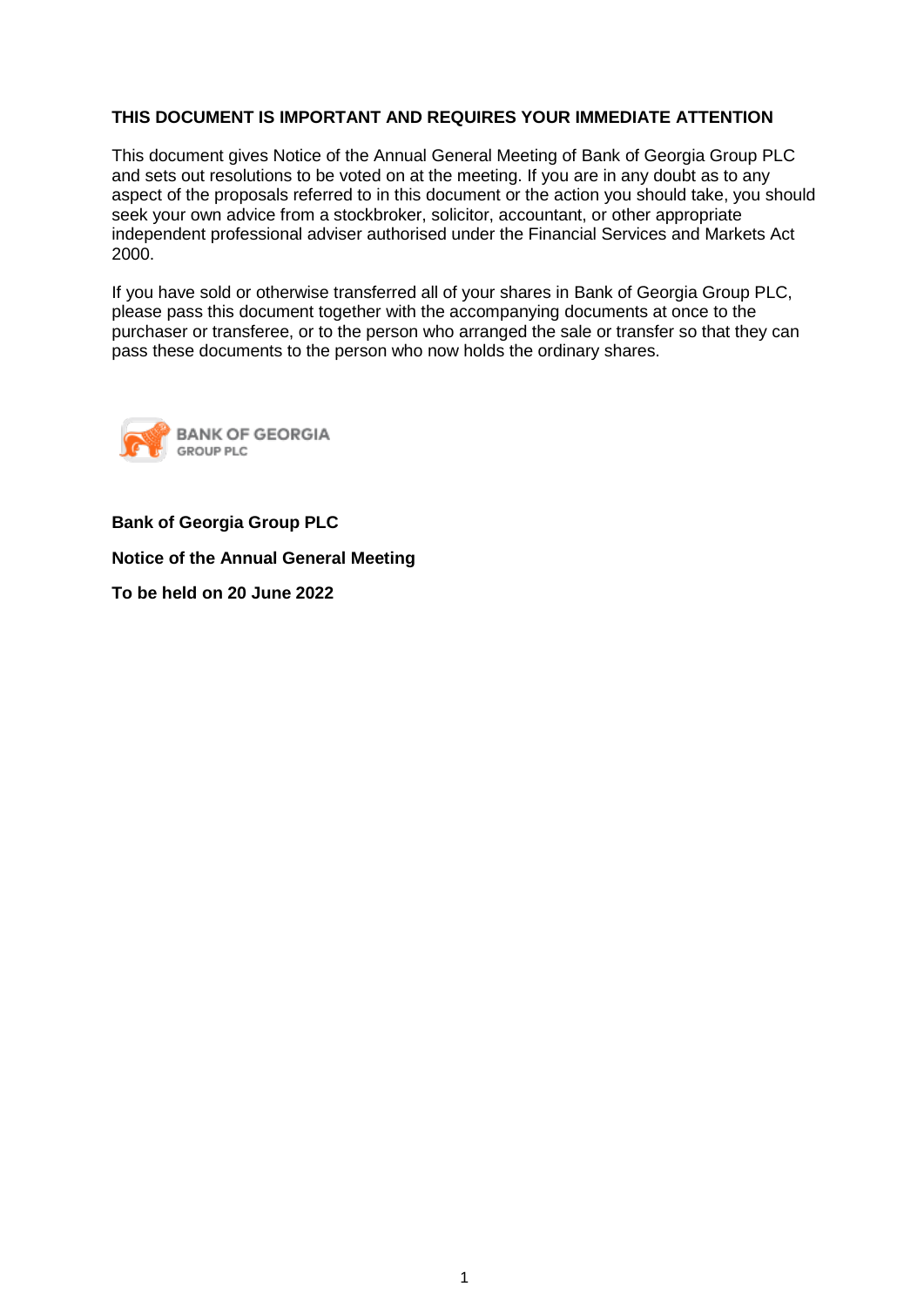**Bank of Georgia Group PLC**

42 Brook Street London W1K 5DB United Kingdom

Registered in England and Wales No: 10917019

12 May 2022

# **LETTER FROM THE CHAIRMAN**

Dear Shareholder,

I am pleased to be writing to you, on behalf of the Board of Directors (the **Board**), with details of the fourth Annual General Meeting (the **AGM**) of Bank of Georgia Group PLC (the **Company**). The AGM will be held at Baker McKenzie LLP, 100 New Bridge Street, London EC4V 6JA on 20 June 2022 at 11.00 am (London time) and doors will open at 10.30 am.

The formal notice of the AGM is set out on pages 4 to 8 of this document. Explanatory notes on the business of this year's AGM and notes to the notice appear on pages 9 to 20 of this document.

The AGM is one of the key ways we communicate with you, our shareholders. It is an important opportunity for you to express your views by raising questions and voting at the AGM, and the Board encourages you to do.

# **Voting at the AGM**

The Board strongly encourages all shareholders to participate in the business of the AGM by exercising their vote and appointing the chairman of the meeting as their proxy or providing voting instructions in advance of the AGM. Instructions on this process are given on pages 17 to 19 of this Notice. Shareholders should submit their voting instructions as soon as possible and no later than 11.00 am (London time) on 16 June 2022. All valid proxy votes will be included in the poll to be taken at the AGM.

In order to vote by proxy, you can complete the Form of Proxy and return it in the envelope provided to Computershare Investor Services PLC, The Pavilions, Bridgwater Road, Bristol BS99 6ZY (**Computershare**) as soon as possible. Alternatively, you can vote online at [www.investorcentre.co.uk/eproxy](http://www.investorcentre.co.uk/eproxy) using the Control Number, your unique PIN and Shareholder Reference Number (SRN) printed on your Form of Proxy. The return of the Form of Proxy by post or registering your vote online will not prevent you from attending the AGM and voting in person should you wish.

To be valid, the Form of Proxy or online voting instruction must be received by Computershare no later than 11.00 am (London time) on 16 June 2022. CREST members may choose to use the CREST electronic proxy appointment service in accordance with the procedures set out in note 5 on page 18. The results of the poll vote at the AGM will be released to the market via the Regulatory News Service of the London Stock Exchange and published on the Company's website as soon as practicable after the conclusion of the AGM.

# **Meeting Information and Questions**

If any shareholders, duly appointed proxies or corporate representatives wish to ask any questions about the business of the AGM, they can raise the questions by joining the meeting electronically or by submitting them to *ir@bog.ge* in advance of the meeting. Responses will be provided directly or placed on Bank of Georgia Group's website [\(https://www.bankofgeorgiagroup.com/information/meetings\)](https://www.bankofgeorgiagroup.com/information/meetings) where practicable in advance of the proxy voting deadline.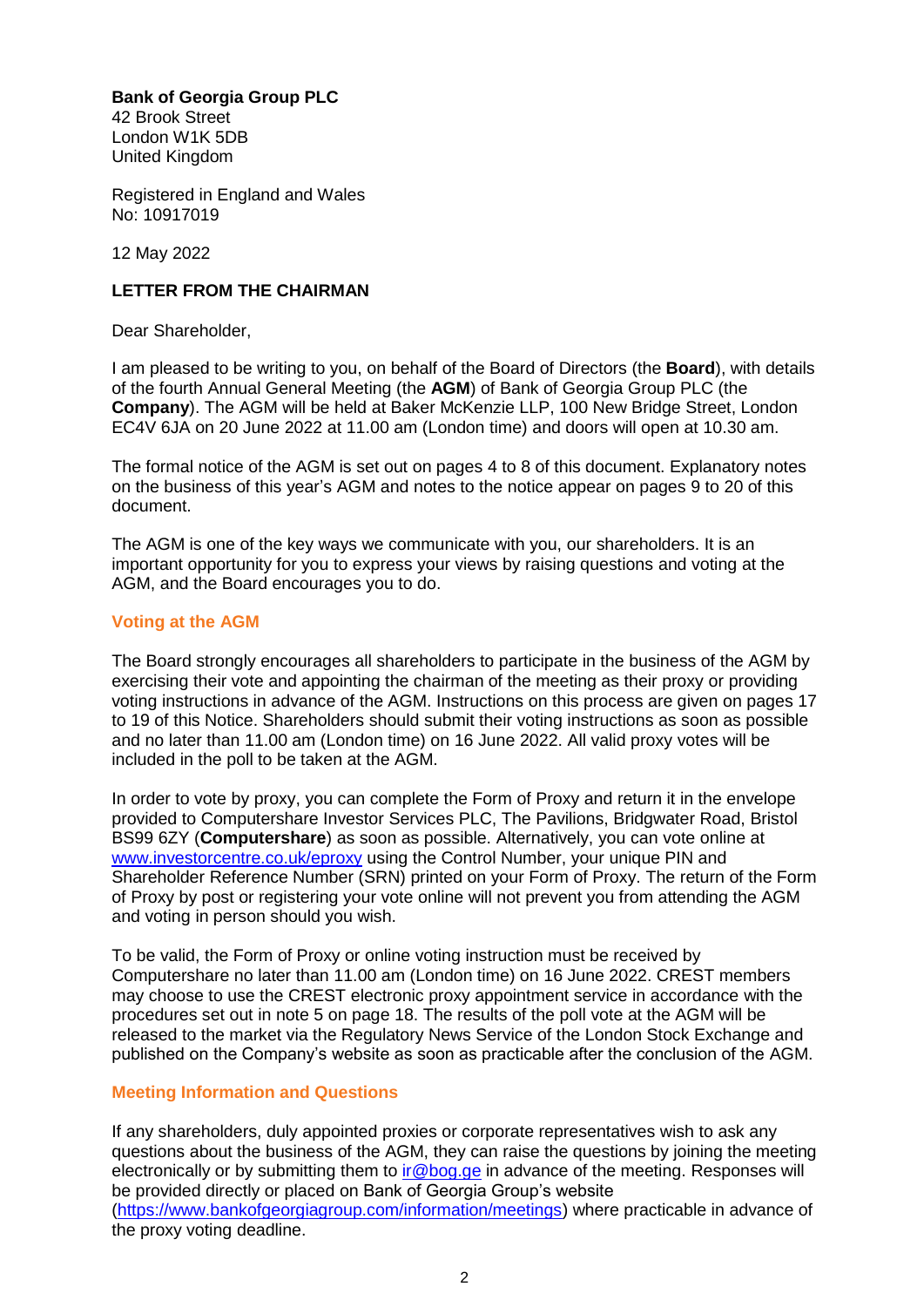Facilities will be made available for shareholders to join the AGM electronically for information purposes only. By joining electronically, you will not count in the quorum nor be entitled to vote electronically. Please note that only shareholders, proxy holders and corporate representatives participating in the meeting will be eligible to attend the meeting electronically and ask questions of the Directors.

If you wish to attend the meeting electronically you will need to visit the Shareholder Meetings section of our website [\(https://www.bankofgeorgiagroup.com/information/meetings\)](https://www.bankofgeorgiagroup.com/information/meetings) using your smartphone, tablet or computer and follow the link to the webcast. You will then be prompted to enter your unique shareholder reference number (SRN) and PIN, which will be displayed on your proxy card. This will authenticate you as a shareholder. Shareholders should also continue to monitor Bank of Georgia Group's website [\(https://www.bankofgeorgiagroup.com/information/meetings\)](https://www.bankofgeorgiagroup.com/information/meetings) and our announcements for any updates in relation to the joining details for the meeting.

Where shares are held in a Corporate Nominee account and the underlying shareholder wishes to attend the meeting virtually, the shareholder will be required to request a Corporate Letter of Representation in the usual manner. The Letter of Representation should be sent by email to corporate-representatives@computershare.co.uk in advance of the meeting to obtain registration details.

## **Recommendation**

The Board believes that all of the proposals set out in this Notice of AGM are in the best interests of the Company and shareholders as a whole and unanimously recommends that you vote in favour of all the resolutions, as the Directors intend to do in respect of their own beneficial holdings of ordinary shares in the Company of £0.01 each (each an **Ordinary Share**).

Yours faithfully,

Mel Carvill Non-Executive Chairman, Bank of Georgia Group PLC 12 May 2022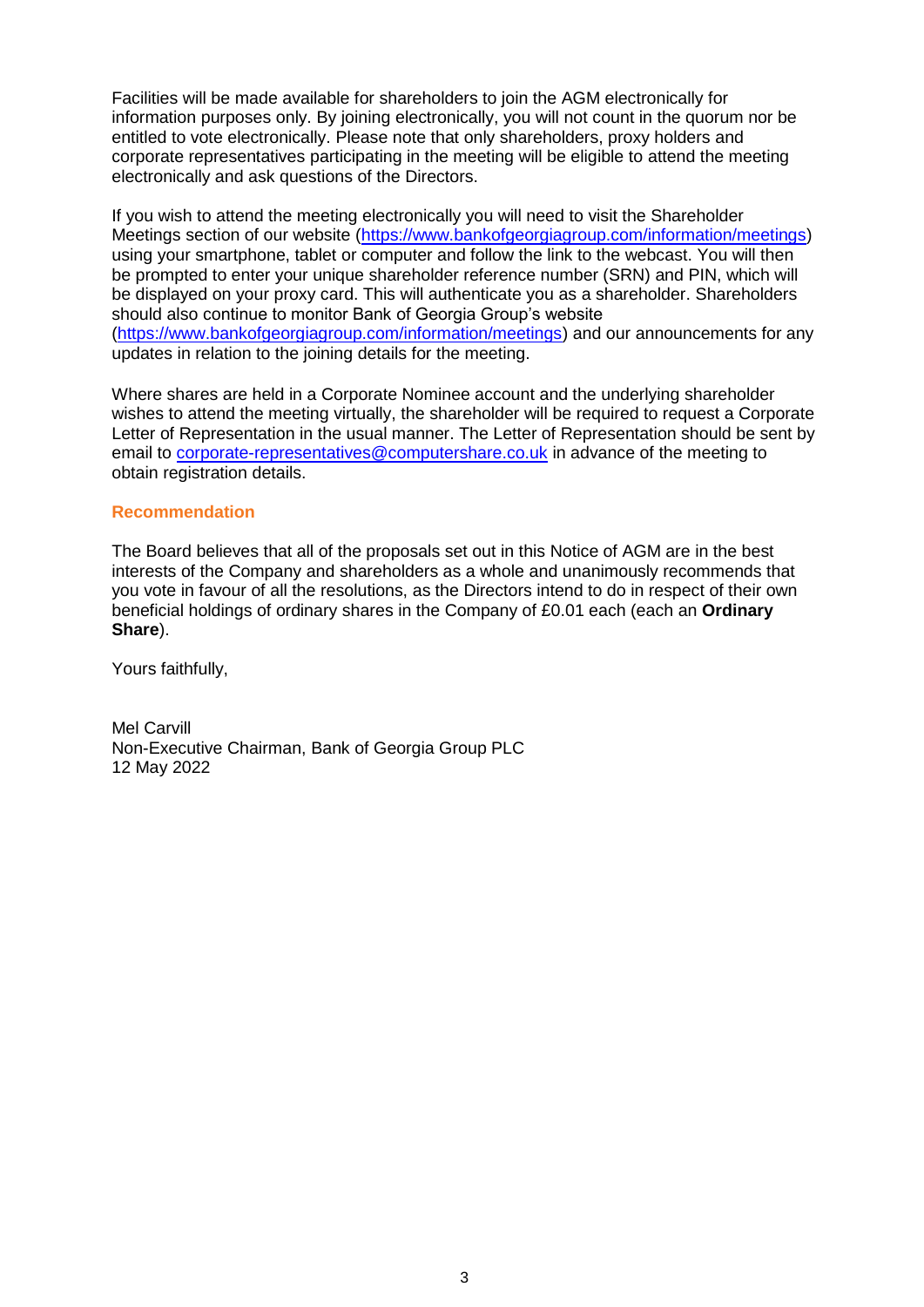# **NOTICE OF ANNUAL GENERAL MEETING**

This year's AGM will be held at the offices of Baker McKenzie LLP, 100 New Bridge Street, London EC4V 6JA on 20 June 2022 at 11.00 am (London time). You will be asked to consider, and if thought fit, pass the resolutions below. Resolutions 1 to 17 are proposed as ordinary resolutions and resolutions 18 to 20 are proposed as special resolutions. Resolutions 4 and 16 to 20 are proposed as special business.

## **Ordinary Resolutions**

## **1. Annual Report and Accounts**

To receive the Directors' Report, the Strategic Report, the Directors' Remuneration Report and the financial statements together with the Auditors' Report for the financial year ended 31 December 2021.

## **2. Dividend**

To declare a final dividend as recommended by the Board of the Company for the financial year ended 31 December 2021 of GEL 2.33 per Ordinary Share payable on 14 July 2022 to those shareholders on the register at the close of business on 1 July 2022.

# **3. Directors' Remuneration Report**

To approve the Directors' Remuneration Report, as set out on pages 210-238 (excluding the Remuneration Policy on pages 215-226) of the Annual Report and Accounts for the financial year ended 31 December 2021.

#### **4. Directors' Remuneration Policy**

To approve the Directors' Remuneration Policy, as set out on pages 215-226 of the Annual Report and Accounts, for the financial year ended 31 December 2021 to take effect from the conclusion of this AGM 2022.

# **Appointment and Re-appointment of Directors**

- **5.** To appoint Mel Carvill, as a director of the Company.
- **6.** To re-appoint Alasdair Breach, as a director of the Company.
- **7.** To re-appoint Archil Gachechiladze, as a director of the Company.
- **8.** To re-appoint Tamaz Georgadze, as a director of the Company.
- **9.** To re-appoint Hanna Loikkanen, as a director of the Company.
- **10.** To re-appoint Véronique McCarroll, as a director of the Company.
- **11.** To re-appoint Mariam Megvinetukhutsesi, as a director of the Company.
- **12.** To re-appoint Jonathan Muir, as a director of the Company.
- **13.** To re-appoint Cecil Quillen, as a director of the Company.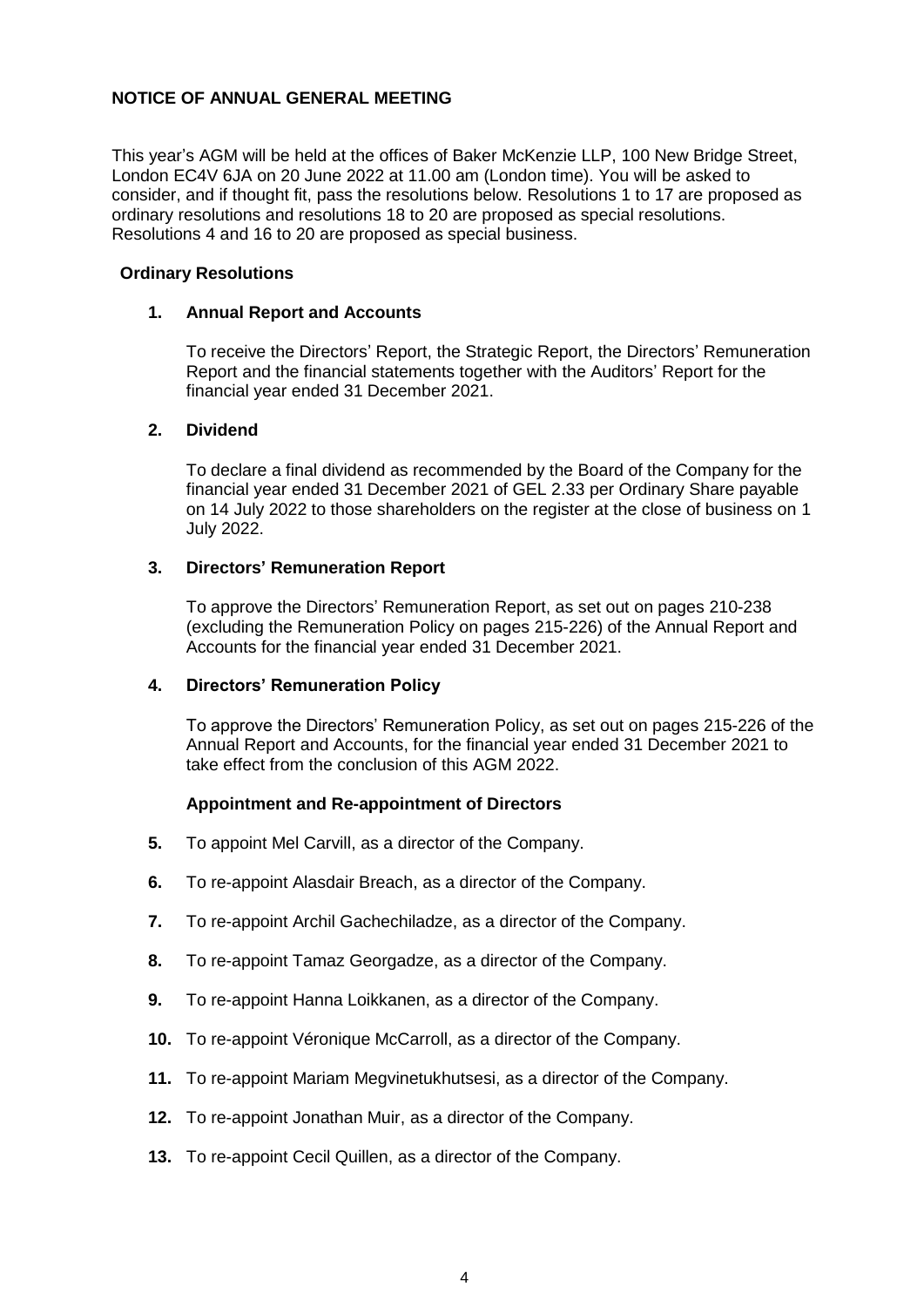# **14. Auditor Re-appointment**

To re-appoint Ernst & Young LLP as Auditor of the Company (the **Auditor**) until the end of the next general meeting at which accounts are laid before the Company.

## **15. Auditor Remuneration**

To authorise the Audit Committee to determine the remuneration of the Auditor.

## **16. Political Donations**

THAT, in accordance with sections 366 and 367 of the Companies Act 2006 (the **Act**), the Company and any subsidiary of the Company, during the period beginning with the date of the passing of this resolution and expiring at the conclusion of the Company's AGM in 2023 (unless this authority has been renewed, revoked or varied by the Company in a general meeting), be authorised to:

- a) make donations to political parties or independent election candidates, not exceeding £100,000 in total;
- b) make donations to political organisations other than political parties, not exceeding £100,000 in total; and
- c) incur political expenditure, not exceeding £50,000 in total.

The above amounts may be comprised of one or more amounts in different currencies, as the Board may determine. Any terms used in this resolution which are defined in Part 14 of the Act shall bear the same meaning for the purposes of this resolution 16.

# **17. Authority to Allot Shares**

THAT, in substitution for all existing authorities, the Board be generally and unconditionally authorised for the purposes of section 551 of the Act to allot shares in the Company and to grant rights to subscribe for or convert any security into shares in the Company (**Rights**):

- a) up to an aggregate nominal value of £163,898.09 (representing 16,389,809 Ordinary Shares, which represents approximately one-third of the Company's issued ordinary share capital as at 25 April 2022 being the latest practicable date prior to publication of this notice of AGM); and
- b) in addition to the amount referred to in paragraph (a) above, up to a further aggregate nominal value of £163,898.09 (representing 16,389,809 Ordinary Shares, which represents approximately one-third of the Company's issued ordinary share capital as at 25 April 2022 being the latest practicable date prior to publication of this notice of AGM) in relation to an allotment of equity securities (as defined in section 560(1) of the Act) in connection with an offer by way of a rights issue:
	- i. to holders of shares in proportion (as nearly as may be practicable) to their existing holdings; and
	- ii. to holders of other equity securities as required by the rights of those securities or as the Board consider it necessary, as permitted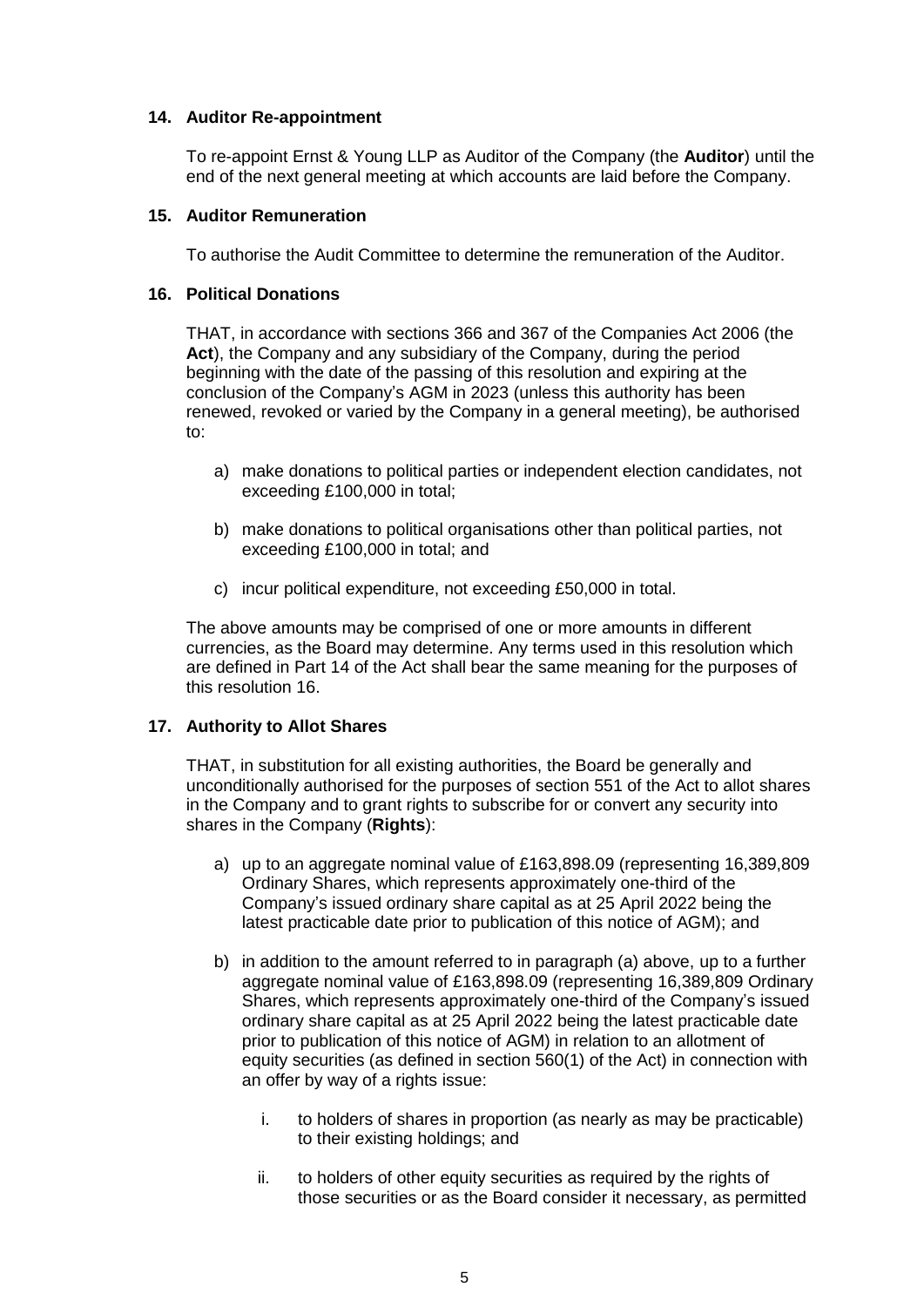by the rights of those securities,

subject to the Board having a right to make such exclusions or other arrangements as they may deem necessary or expedient in relation to treasury shares, fractional entitlements, record dates or legal, regulatory or practical problems in, or under the laws of, any territory or any other matter,

such authorities to apply (unless previously renewed, varied or revoked by the Company in general meeting) until the conclusion of the Company's AGM in 2023 or, if earlier, at the close of business on 20 September 2023 (being 15 months after the date of the forthcoming AGM) save that the Company may, before the authority expires, make offers and/or enter into agreements which would, or might, require equity securities to be allotted, or rights to be granted, after the authority expires and the Board may allot shares or grant rights to subscribe for or to convert any security into shares under any such offer or agreement as if the authority conferred by this resolution 17 had not expired.

## **Special Resolutions**

# **18. Disapplication of Pre-emption Rights**

THAT, subject to the passing of resolution 17, the Board be and are generally empowered pursuant to sections 570 and 573 of the Act to allot equity securities (as defined in section 560(1) of the Act) for cash pursuant to the authority granted by resolution 17 and/or to sell Ordinary Shares held by the Company as treasury shares as if section 561 of the Act did not apply to any such allotment or sale, provided that such authority be limited:

- a) to the allotment of equity securities for cash and/or sale of treasury shares in connection with an offer of, or invitation to apply for, equity securities:
	- i. to ordinary shareholders in proportion (as nearly as practicable to their respective existing holdings of Ordinary Shares held by them on the record date); and
	- ii. to holders of other equity securities, as required by the rights attaching to those securities, or if the Board otherwise considers it necessary, as permitted by the rights attaching to those securities,

but subject to the Board having the right to impose any limits or restrictions and make any arrangements which it considers necessary or appropriate to deal with treasury shares, fractional entitlements, record dates, legal, regulatory or practical problems in, or under the laws of, any territory or any other matter whatsoever; and

b) to the allotment of equity securities for cash and/or sale of treasury shares (otherwise than pursuant to paragraph (a) above) having, in the case of Ordinary Shares, a nominal amount or, in the case of other equity securities, giving the right to subscribe for or convert into Ordinary Shares having a nominal amount not exceeding, an aggregate amount of £24,584.71 (being 2,458,471 Ordinary Shares, which represents approximately 5% of the Company's issued ordinary share capital as at 25 April 2022, being the latest practicable date prior to publication of this notice of AGM),

provided that the authority conferred pursuant to this resolution 18 shall expire at the conclusion of the Company's next AGM in 2023 or, if earlier, at the close of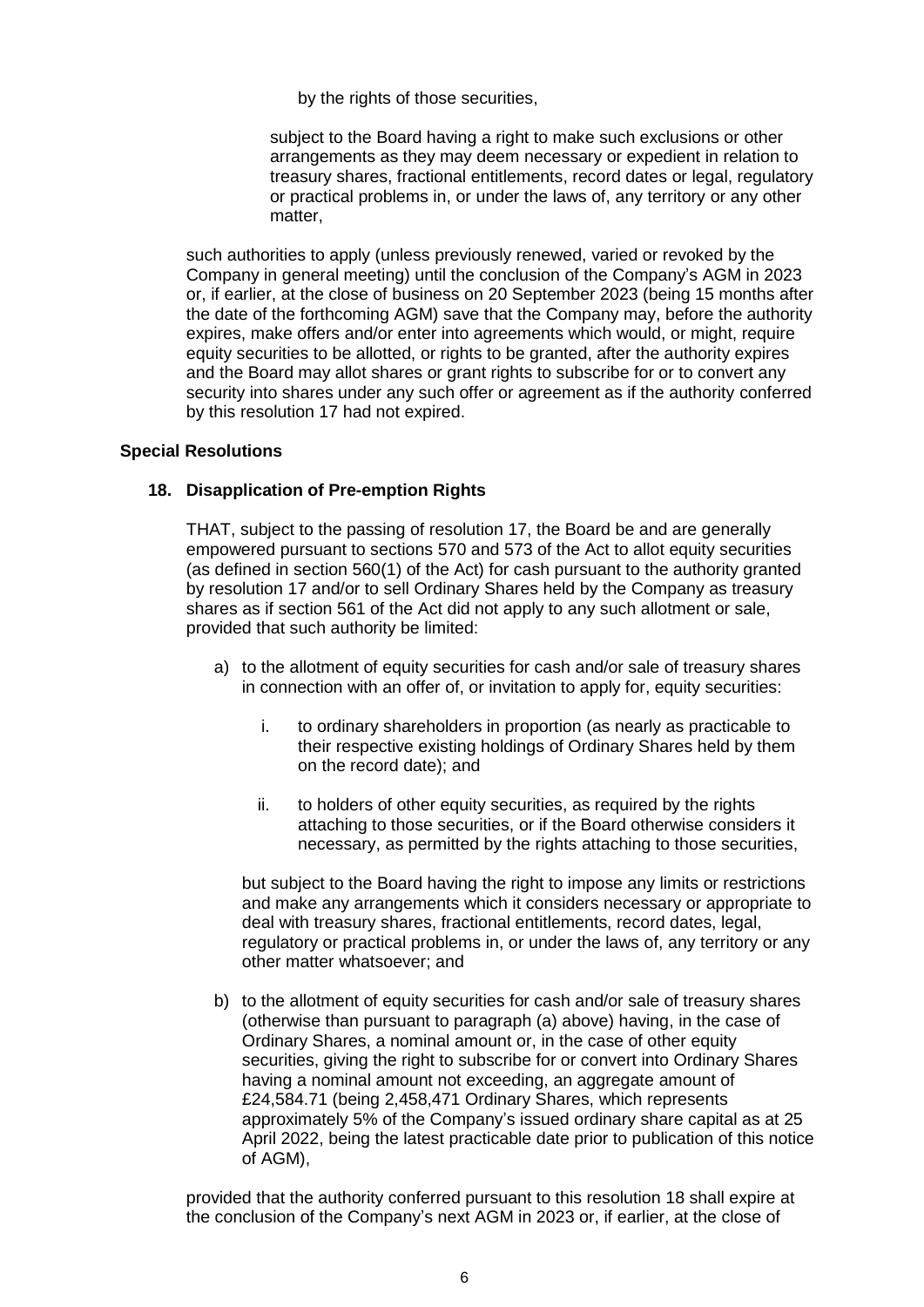business on 20 September 2023 (being 15 months after the date of the forthcoming AGM), save that in each case, prior to its expiry, the Company may make offers, and/or enter into agreements, which would, or might, require equity securities to be allotted (and/or treasury shares to be sold) after this authority expires and the Board may allot equity securities (and/or sell treasury shares) under any such offer or agreement as if the authority given by this resolution 18 had not expired.

## **19. Specific Authority to Dis-apply Pre-emption Rights in Connection with an Acquisition or Specified Capital Investment**

That, subject to the passing of resolution 17, the Board be and are generally empowered pursuant to sections 570 and 573 of the Act (in addition to the authority given by resolution 18) to allot equity securities (as defined in section 560(1) of the Act) for cash pursuant to the authority given by that resolution 17 and/ or to sell Ordinary Shares held by the Company as treasury shares as if section 561 of the Act did not apply to any such allotment or sale, provided that such authority be:

- a) limited to the allotment of equity securities and/or sale of treasury shares, up to a nominal amount of £24,584.71 (being 2,458,471 Ordinary Shares, representing approximately 5% of the Company's issued ordinary share capital as at 25 April 2022, being the latest practicable date prior to the publication of this notice of AGM); and
- b) used only for the purposes of financing (or refinancing, if the authority is to be used within six months after the original transaction) a transaction which the Board of the Company determines to be an acquisition or other capital investment of a kind contemplated by the Statement of Principles on Disapplying Pre-Emption Rights most recently published by the Pre-Emption Group prior to the date of this notice of AGM,

provided that such authority shall expire at the conclusion of the Company's AGM in 2023 or, if earlier, at the close of business on 20 September 2023 (being 15 months after the date of the forthcoming AGM), save that, in each case, prior to its expiry, the Company may make offers, and/or enter into agreements, which would, or might, require equity securities to be allotted (and/or treasury shares to be sold) after this authority expires and the Board may allot equity securities (and/or sell treasury shares) under any such offer or agreement as if the authority given by this resolution 19 had not expired.

# **20. Authority to Purchase Ordinary Shares**

THAT the Company be generally and unconditionally authorised for the purpose of section 701 of the Act to make market purchases (as defined in section 693 of the Act) of Ordinary Shares, on such terms and in such manner as the Board may from time to time determine, provided that:

- a) the maximum aggregate number of Ordinary Shares which may be purchased is 4,916,943 (representing approximately 10% of the Company's issued ordinary share capital as at 25 April 2022, being the latest practicable date prior to the publication of this notice of AGM);
- b) the minimum price (exclusive of expenses) which may be paid for each Ordinary Share is £0.01; and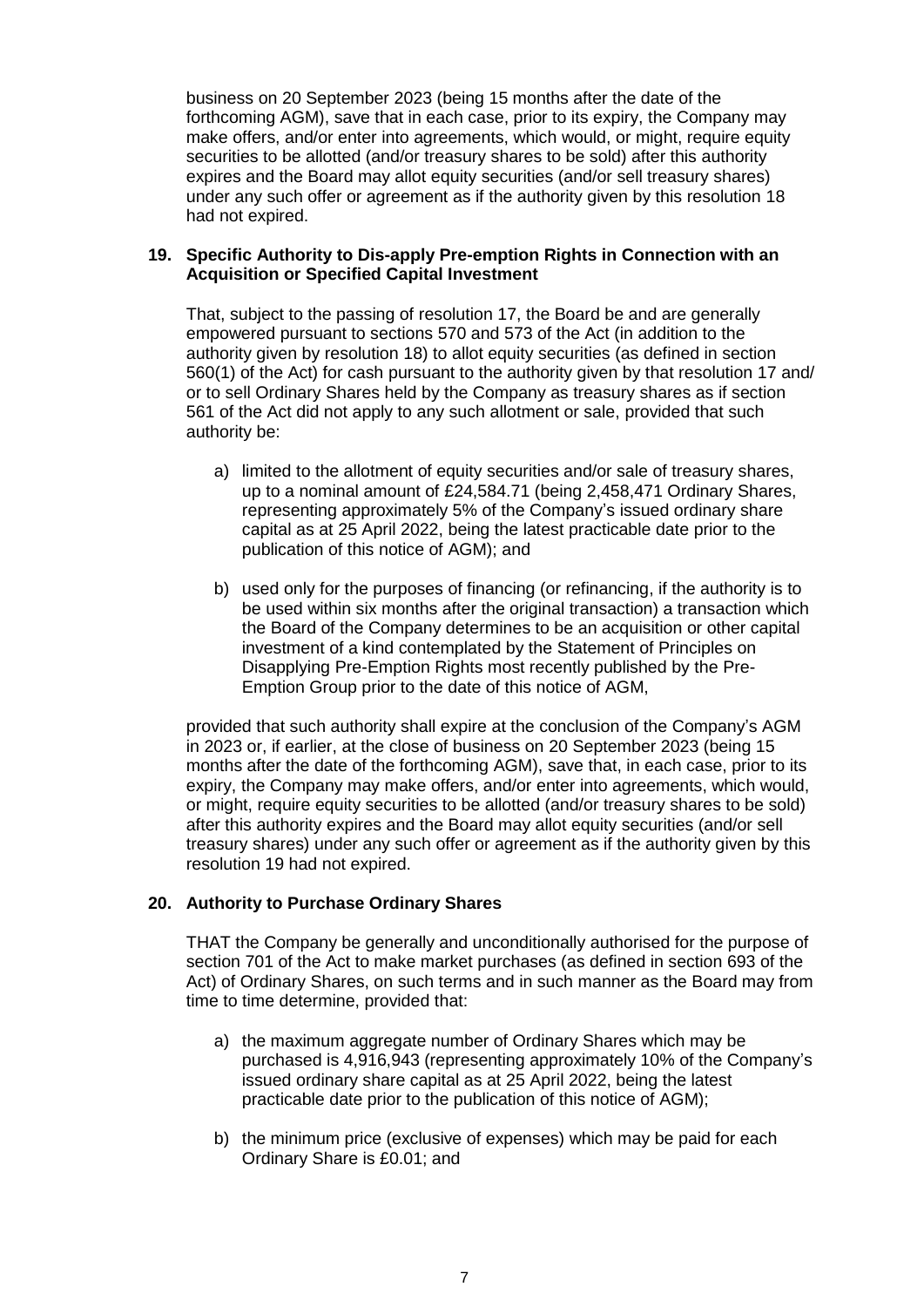- c) the maximum price (exclusive of expenses) which may be paid for each Ordinary Share is the higher of:
	- i. 105% of the average of the middle-market price of an Ordinary Share as derived from the London Stock Exchange Daily Official List for the five business days immediately preceding the day on which such Ordinary Share is contracted to be purchased; and
	- ii. an amount equal to the higher of the price of the last independent trade of an Ordinary Share and the highest current independent purchase bid for an Ordinary Share as derived from the London Stock Exchange Trading System at the time the purchase is carried out,

provided that the authority conferred by this resolution 20 shall expire at the conclusion of the Company's AGM in 2023 or, if earlier, at the close of business on 20 July 2023, being 13 months after the date of the forthcoming AGM (except in relation to any purchase of Ordinary Shares for which the contract was concluded before such date and which would or might be executed wholly or partly after such date).

By Order of the Board

Link Company Matters Limited Company Secretary 12 May 2022

Registered Office: 42 Brook Street London W1K 5DB United Kingdom

Registered in England and Wales No: 10917019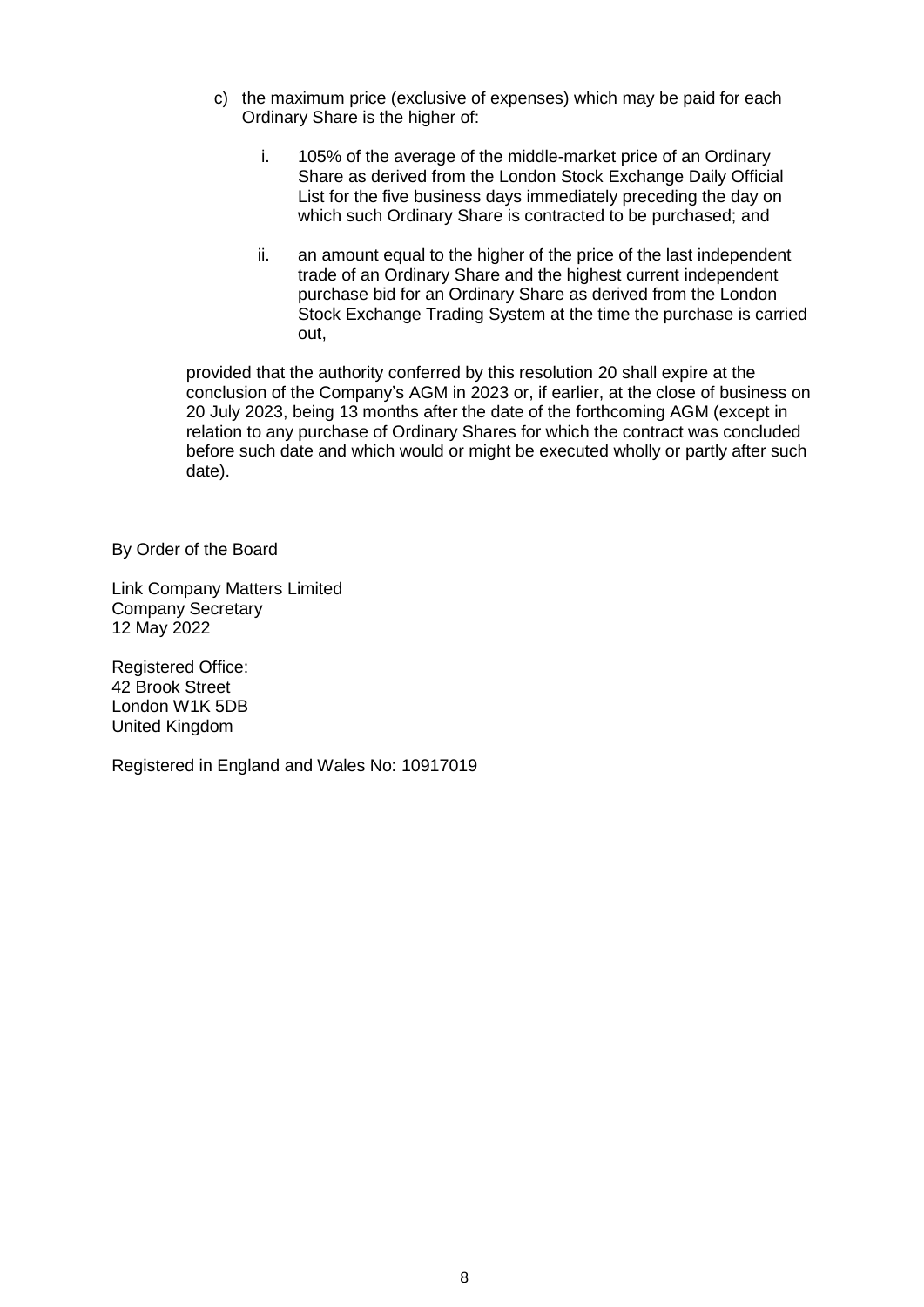# **EXPLANATORY NOTES TO THE BUSINESS OF THE AGM**

The notes on the following pages are given as explanations of the proposed resolutions.

Resolutions 1 to 17 are proposed as ordinary resolutions. This means that, for each of those resolutions to be passed, a simple majority of votes cast must be in favour of the resolutions.

Resolutions 18, 19 and 20 are proposed as special resolutions. This means that, for each of those resolutions to be passed, not less than 75% of the votes cast must be in favour of the resolution.

Please note that a "vote withheld" (as it appears in the Form of Proxy) is not a vote in law and will not be counted in the calculation of the proportion of votes "for" or "against" a resolution.

## **Resolution 1: Annual Report and Accounts**

The Annual Report and Accounts for the year ended 31 December 2021 is available on our website (https://bankofgeorgiagroup.com/reports/annual) and have been sent to shareholders, as requested. Further copies will be available at the AGM.

#### **Resolution 2: Dividend**

Final dividends must be approved by shareholders of the Company but cannot be more than the amount recommended by Directors.

If shareholders approve resolution 2, the final dividend of GEL 2.33 per Ordinary Share will be paid in British Sterling on 14 July 2022 to those shareholders on the UK register of members at the close of business on 1 July 2022.

The proposed dividend timetable is as follows:

| Ex-Dividend Date:                | 30 June 2022 |
|----------------------------------|--------------|
| Record Date:                     | 1 July 2022  |
| <b>Currency Conversion Date:</b> | 4 July 2022  |
| Payment Date:                    | 14 July 2022 |

#### **Resolution 3: Directors' Remuneration Report**

Resolution 3 seeks approval for the Directors' Remuneration Report for the year ended 31 December 2021, excluding the part of the report which sets out the Directors' Remuneration Policy. This resolution is advisory in nature and, as such, it does not affect the actual remuneration paid to any director. The Directors' Remuneration Report is set out on pages 210-238 (excluding the Directors' Remuneration Policy on pages 215-226) of the 2021 Annual Report and Accounts.

#### **Resolution 4: Directors' Remuneration Policy**

Resolution 4 invites shareholders to cast their binding vote on the new Directors' Remuneration Policy in the form set out on pages 215-226 of the Annual Report and Accounts for the financial year ended 31 December 2021. The current remuneration policy which has been in force since 2019 AGM expires at the end of its fixed three-year term. If this resolution is passed, the Board will only be permitted to make remuneration payments in accordance with the approved policy. The Remuneration Policy, if approved, will take effect immediately after the conclusion of the AGM. Provided that the Remuneration Policy remains unchanged, it will be valid for up to three years without further shareholder approval being required. The Remuneration Policy has been prepared in line with the provisions of the 2018 UK Corporate Governance Code.

# **Resolutions 5 to 13: Appointment and Re-appointment of Directors**

In accordance with the provisions of the UK Corporate Governance Code, the Board has decided that all Directors should retire at the AGM and offer themselves for re-appointment.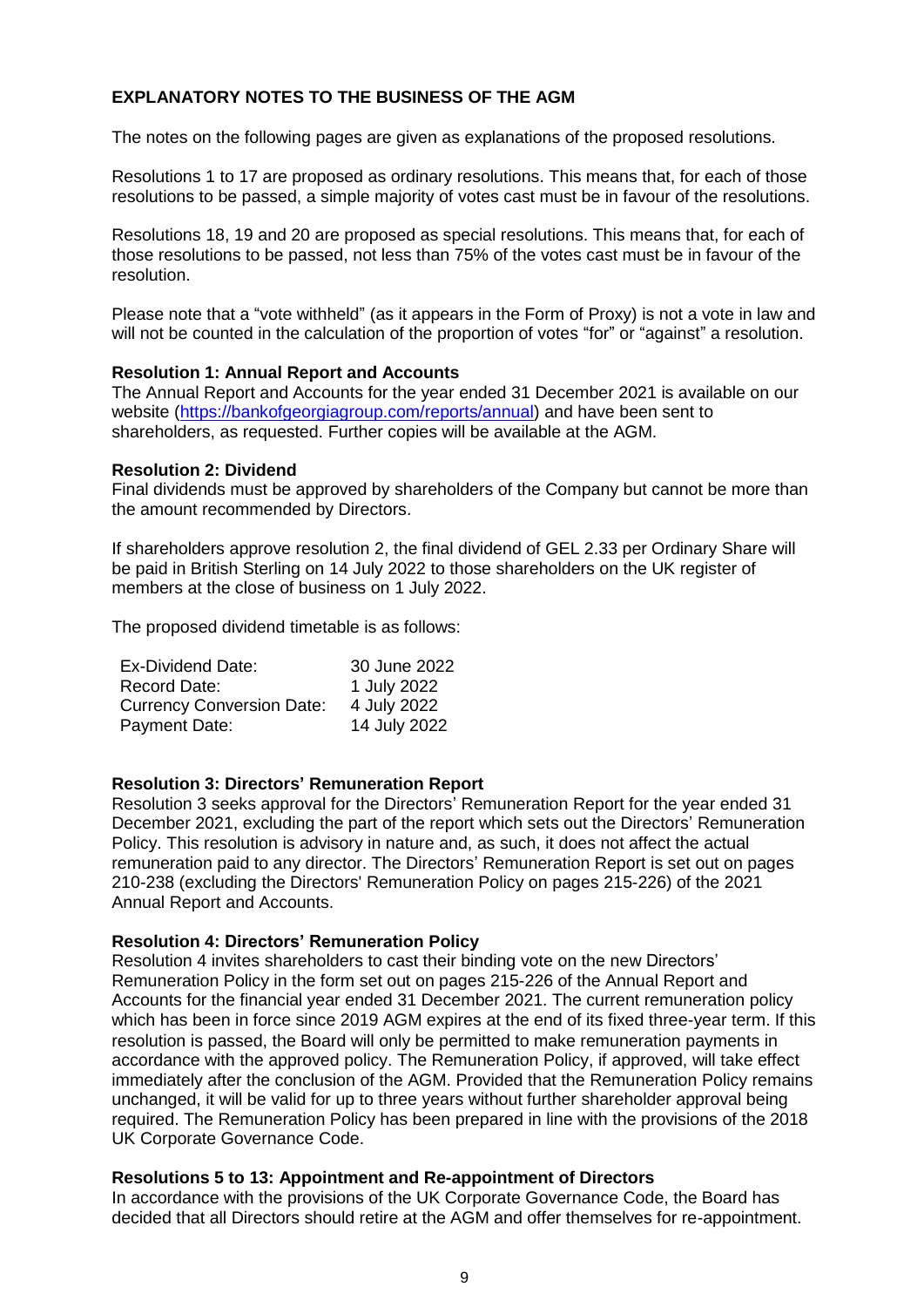Mel Carvill was appointed to the board of directors of the Company as Chairman on 10 March 2022. The Company's articles of association provide that any director who has been appointed by the Board since the last AGM is required to retire from the Board at the next AGM and, being eligible, offer themselves for election in the same manner as the other Directors.

The Nomination Committee identifies, evaluates and recommends candidates for appointment or re-appointment as Directors. The Nomination Committee and the Board keeps the balance of skills, experience, knowledge and independence of the Board under regular review and seeks to ensure an orderly succession of Directors.

The Nomination Committee has reviewed the performance of each Director now standing for re-appointment, and, having considered the complementary skills, expertise, and other contributions individuals may make (including diversity considerations), the Nomination Committee believes that they each continue to be effective and demonstrate commitment to their roles, including commitment of time for the Board and Committee meetings and any other duties. The Board as a whole is content that each Non-Executive Director standing for re-appointment is independent in character and judgment in accordance with the criteria set out in the UK Corporate Governance Code and that there are no relationships or circumstances likely to affect that independence.

Accordingly, the Board recommends the appointment or re-appointment of each of the Directors.

Biographical details of each of the Directors standing for appointment or re-appointment are as follows:

# **MEL CARVILL NON-EXECUTIVE CHAIRMAN**

Mel Carvill was appointed Non-Executive Chairman of Bank of Georgia Group PLC on 10 March 2022. Mr Carvill serves as Chairman of Bank of Georgia Group PLC's Nomination Committee, as well as a member of the Remuneration Committee. Subject to regulatory approval, he will serve as a member of the Supervisory Board of JSC Bank of Georgia and is expected to become its Chair.

# **Skills and experience:**

Mr Carvill has extensive international experience across a broad range of companies in the financial sector. He worked at the Generali Group from 1985 until 2009, holding various positions, including Chief Risk Officer, Head of Corporate Finance and M&A and of Strategic Planning. He also served as Head of Western Europe, Americas and Middle East at Generali. In 2009 he joined PPF Partners, a private equity fund investing in Central Eastern Europe and Asia, where he held the position of President until 2014, and then worked for the wider PPF Group, serving as an advisor. Mr Carvill also served on company boards in multiple European and Asian markets.

In addition to his directorship at Bank of Georgia Group PLC, Mr Carvill has built a portfolio of non-executive directorships, including as Non-Executive Director at Home Credit N.V., Chairman at Aviva Life UK, Chair of the Financial Services Opportunities Investment Fund Ltd in Guernsey, and Investor Non-Executive Director at Clearbank. He is the Senior Independent Director at Sanne Group plc, a FTSE-250 company, which he will resign from upon the completion of the Apex Group's acquisition of Sanne. Mr Carvill has spoken at a number of universities, regulatory events and think tanks, maintaining his links with high-level global foreign policy and economics contacts.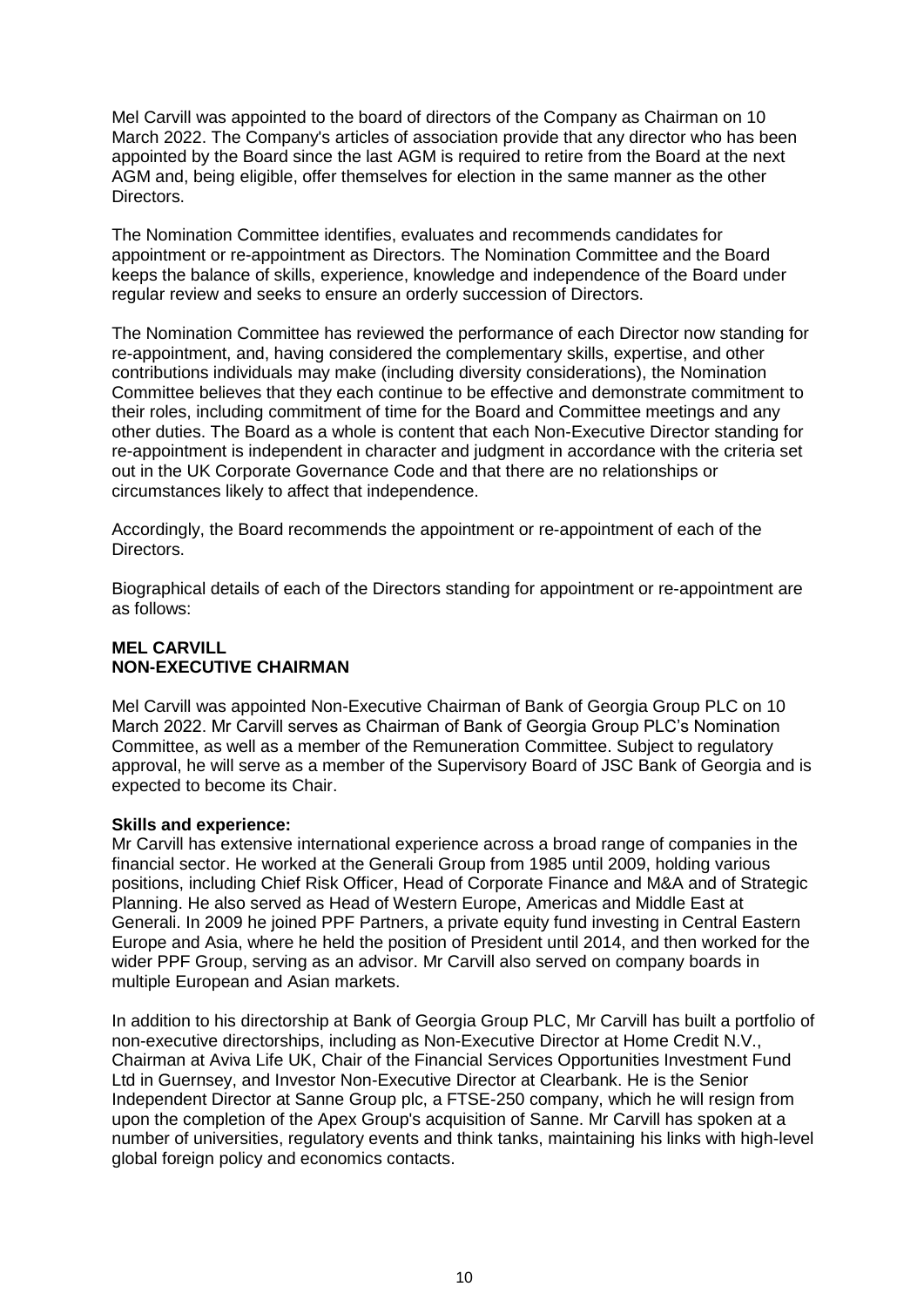## **ALASDAIR (AL) BREACH INDEPENDENT NON-EXECUTIVE DIRECTOR**

Alasdair Breach was appointed as an Independent Non-Executive Director of Bank of Georgia Group PLC on 24 February 2018. Mr Breach serves as a member of Bank of Georgia Group PLC's Remuneration Committee, Risk Committee and Nomination Committee. Mr Breach also serves as a member of the Supervisory Board. Mr Breach previously served as an Independent Non-Executive Director of BGEO Group PLC, which included positions on their Remuneration, Nomination and Risk Committees.

## **Skills and experience:**

In 2013, Mr Breach co-founded Gemsstock Limited, a UK FCA-regulated fund manager, where he also serves as an Executive Director. In 2010, Mr Breach also founded Furka Advisors AG, a Swiss-based asset management firm, and served as an Executive Director until founding Gemsstock Limited, which manages the Gemsstock Fund, which was previously called the Gemsstock Growth Fund and managed by Mr Breach at Furka Advisors AG. His previous career was in research in investment banks, principally in Russia. In January 2003, Mr Breach joined Brunswick UBS (later UBS Russia) as Chief Economist, and later was appointed Head of Research and Managing Director until October 2007. From 1998 to 2002, Mr Breach was a Russia and Former Soviet Union (FSU) economist at Goldman Sachs, based in Moscow. Mr Breach is also the co-founder of The Browser.com, a webbased curator of current affairs writing, established in 2008. Mr Breach serves as a Director of Gemsstock Limited, the Gemsstock Fund, The Browser and Furka Holdings AG, all of which are private entities. He is also an advisor to East Capital.

## **ARCHIL GACHECHILADZE CHIEF EXECUTIVE OFFICER**

Archil Gachechiladze was appointed as Executive Director and CEO of Bank of Georgia Group PLC on 28 January 2019. Mr Gachechiladze serves as CEO of the Bank. Prior to his recent appointment Mr Gachechiladze served as CEO of Georgian Global Utilities (formerly part of BGEO Group PLC) from January 2017 to January 2019. Mr Gachechiladze joined the Bank in 2009 as Deputy CEO, Corporate Banking (2009-2013) and has since held various roles with the Bank and the Group, such as Deputy CEO, Investment Management (2013- 2015), CFO of BGEO Group (2015-2016) and Deputy CEO, Corporate and Investment Banking (2016-2017).

#### **Skills and experience:**

Mr Gachechiladze has over 20 years of experience in financial services, including various senior positions in both local and international organisations, such as TBC Bank (2008-2009), Lehman Brothers Private Equity (currently Trilantic Capital Partners) (2006-2008), Salford Equity Partners (2002-2004), the European Bank for Reconstruction and Development (EBRD) (2001-2002), KPMG, and the World Bank's CERMA (1998-2000).

# **TAMAZ GEORGADZE INDEPENDENT NON-EXECUTIVE DIRECTOR**

Tamaz Georgadze was appointed as an Independent Non-Executive Director of Bank of Georgia Group PLC on 24 February 2018. Mr Georgadze serves as a member of the Risk, Remuneration and Nomination Committees. Mr Georgadze is also a member of the Bank's Supervisory Board. Mr Georgadze previously served as an Independent Non-Executive Director of BGEO Group PLC, which included positions on BGEO Group PLC's Audit, Nomination and Risk Committees.

# **Skills and experience:**

In 2013, Mr Georgadze founded Raisin GmbH company which launched the first global deposit intermediation in Europe and he continues to serve as its CEO / Chairman. PayPal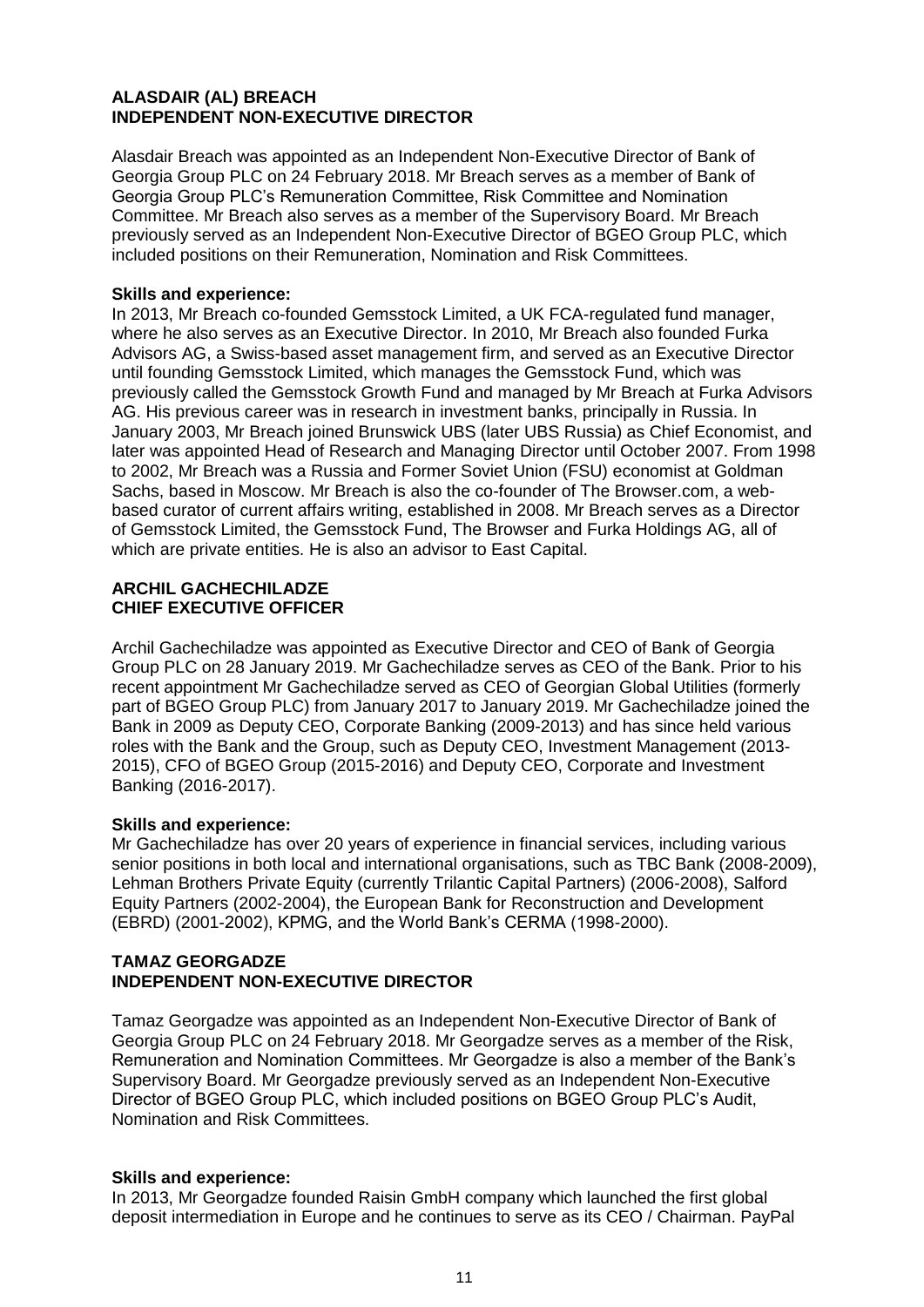and Goldman Sachs are amongst shareholders of Raisin. Prior to founding this company, Mr Georgadze had a ten-year career at McKinsey & Company in Berlin, where he served as a Partner from 2009 to 2013. At McKinsey & Company, he conducted engagements with banks in Germany, Switzerland, Russia, Georgia and Vietnam, focusing on strategy, risk identification and management, deposit and investment products, operations and sales. Prior to joining McKinsey & Company, Mr Georgadze worked as an aide to the President of Georgia in the Foreign Relations Department from 1994 to 1995. Save for his role at Raisin GmbH, Mr Georgadze does not hold any other directorships.

#### **HANNA LOIKKANEN SENIOR INDEPENDENT NON-EXECUTIVE DIRECTOR**

Hanna Loikkanen was appointed as the Senior Independent Non-Executive Director of Bank of Georgia Group PLC on 24 February 2018. Ms Loikkanen serves as Chair of the Remuneration Committee, as well as a member of the Audit Committee and Nomination Committee. Ms Loikkanen also serves as a member of the Bank's Supervisory Board. Ms Loikkanen previously served as an Independent Non-Executive Director of BGEO Group PLC, which included positions on their Nomination and Risk Committees.

## **Skills and experience:**

Ms Loikkanen has over 25 years of experience working with financial institutions in Russia and Eastern Europe. She worked at the Moscow office of a Swedish asset management company East Capital from 2007 until 2015, managing a private equity fund focusing on investments in financial institutions in the region. During this period, she served on the boards of several regional banks, with special focus on corporate governance and business development. Prior to this, Ms Loikkanen held the position of CEO at FIM Group in Russia, a Finnish investment bank, where she was responsible for setting up and running FIM Group's brokerage and corporate finance operations in Russia. Earlier in her career, Ms Loikkanen worked for Nordea Finance in various senior management positions in Poland, the Baltic States and Scandinavia with a focus on business development, strategy and business integration; for SEB in Moscow where she was responsible for the restructuring of SEB's debt capital market operations in Russia; and for MeritaNordbanken in St Petersburg where she focused on trade finance and correspondent banking. In addition to her directorships at Bank of Georgia Group PLC, Ms Loikkanen serves as a Non-Executive Director, Chair of the Compensation and Remuneration Committee and a member of the Audit Committee of PJSC Rosbank, a universal bank listed on the Moscow Stock Exchange (Société Générale Group in Russia) and as a Non-Executive Director and a member of HR Committee at Finnfund, a Finnish state owned development financier. Since 2014, she has acted as Non-Executive Chairman of the Board of T&B Capital, an independent regulated wealth management company based in Helsinki.

## **VERONIQUE MCCARROLL INDEPENDENT NON-EXECUTIVE DIRECTOR**

Véronique McCarroll was appointed as an Independent Non-Executive Director of Bank of Georgia Group PLC on 1 October 2018. Ms McCarroll serves as Chair of Bank of Georgia Group PLC's Risk Committee a member of the Nomination Committee, and as a member of the Bank's Supervisory Board.

# **Skills and experience:**

Ms McCarroll has over 30 years' experience in Financial Services, with a strong focus on Corporate and Investment Banking, Risk Management and Digital banking. She is currently Deputy CEO at Orange Bank, with responsibility for finance, data office, risk and compliance, having previously headed Strategy and Innovation for Mobile Finance and Digital banking across Europe at Orange. Prior to this role, she has been an Executive Director at Crédit Agricole CIB, in charge of Strategy and Business Transformation, and has spent 19 years in consulting firms, helping large banking clients on financial matters, including as a Partner at McKinsey & Company, Oliver Wyman and Andersen/Ernst & Young. Ms McCarroll started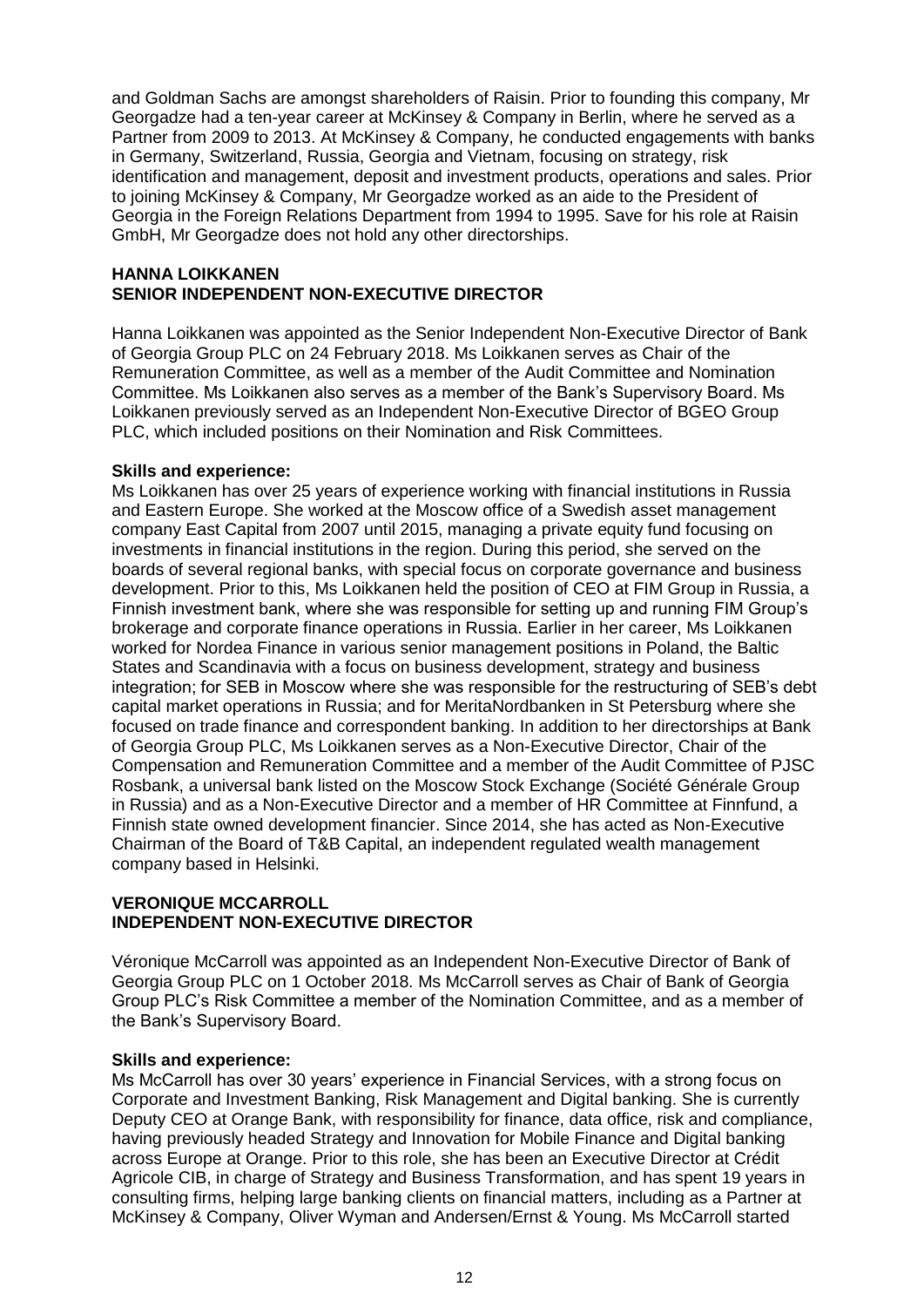her career with Banque Indosuez in Capital Markets in 1986, serving in various front office fixed income and then market risk management roles. Ms McCarroll also teaches Finance at Paris Dauphine University.

# **MARIAM MEGVINETUKHUTSESI INDEPENDENT NON-EXECUTIVE DIRECTOR**

Mariam Megvinetukhutsesi was appointed as an Independent Non-Executive Director of Bank of Georgia Group PLC on 12 March 2021. Ms Megvinetukhutsesi also serves as a member of Bank of Georgia Group PLC's Risk and Nomination Committees, and, as a member of the Bank's Supervisory Board.

# **Skills and experience:**

Ms Megvinetukhutsesi provides consulting services to businesses on governance and financial management. Previously she served as Head of Georgia's Investors Council Secretariat (2015-2019), promoting reforms for improvement of Georgia's investment climate. She has 20 years' prior experience in the financial services, including as Deputy CEO at TBC Bank (2009-2014) and banking appointments at the European Bank for Reconstruction and Development (1997-2007).

## **JONATHAN MUIR INDEPENDENT NON-EXECUTIVE DIRECTOR**

Jonathan Muir was appointed as an Independent Non-Executive Director of Bank of Georgia Group PLC on 24 February 2018. Mr Muir serves as Chairman of Bank of Georgia Group PLC's Audit Committee, as well as a member of the Nomination Committee. He was appointed as an Independent Non-Executive Director to BGEO Group PLC's Board of Directors after previously serving as an advisor to their Board since December 2016. Mr Muir also serves as a member of the Bank's Supervisory Board.

# **Skills and experience:**

Mr Muir has over 30 years' experience working as a professional in accounting and finance. He is an executive director (CEO) of LetterOne Holdings SA and is CEO of LetterOne Investment Holdings. LetterOne is an international investment business consisting of two groups which target investments in the healthcare, energy, telecoms and technology, and retail sectors. Prior to joining LetterOne, Mr Muir was CFO (2008-2013) and Vice President of Finance and Control (2003-2008) of TNK-BP, which he joined after serving as CFO of SIDANCO, one of TNK-BP's heritage companies. Prior to this, he was a partner at the global audit and consulting company Ernst & Young (1985-2000).

# **CECIL QUILLEN INDEPENDENT NON-EXECUTIVE DIRECTOR**

Cecil Quillen was appointed as an Independent Non-Executive Director of Bank of Georgia Group PLC on 24 February 2018. Mr Quillen also serves as a member of Bank of Georgia Group PLC's Audit Committee, Remuneration Committee and Nomination Committee. Mr Quillen is also a member of the Bank's Supervisory Board.

# **Skills and experience:**

Mr Quillen is a lawyer and a London-based U.S. partner of Linklaters LLP, the global law firm. He is the leader of the firm's U.S. securities practice. Mr Quillen works on a broad spectrum of securities and finance matters. A particular focus of his practice has been transactions in the CIS and in central and eastern Europe. Mr Quillen is an officer of the Securities Law Committee of the International Bar Association and chairs its Regulatory Affairs subcommittee and sits on the Advisory Committee for Securities Regulation in Europe of the Practising Law Institute. He is a trustee of the University of Virginia Law School Foundation. Mr Quillen became a partner of Linklaters in 1996 and was resident in the firm's New York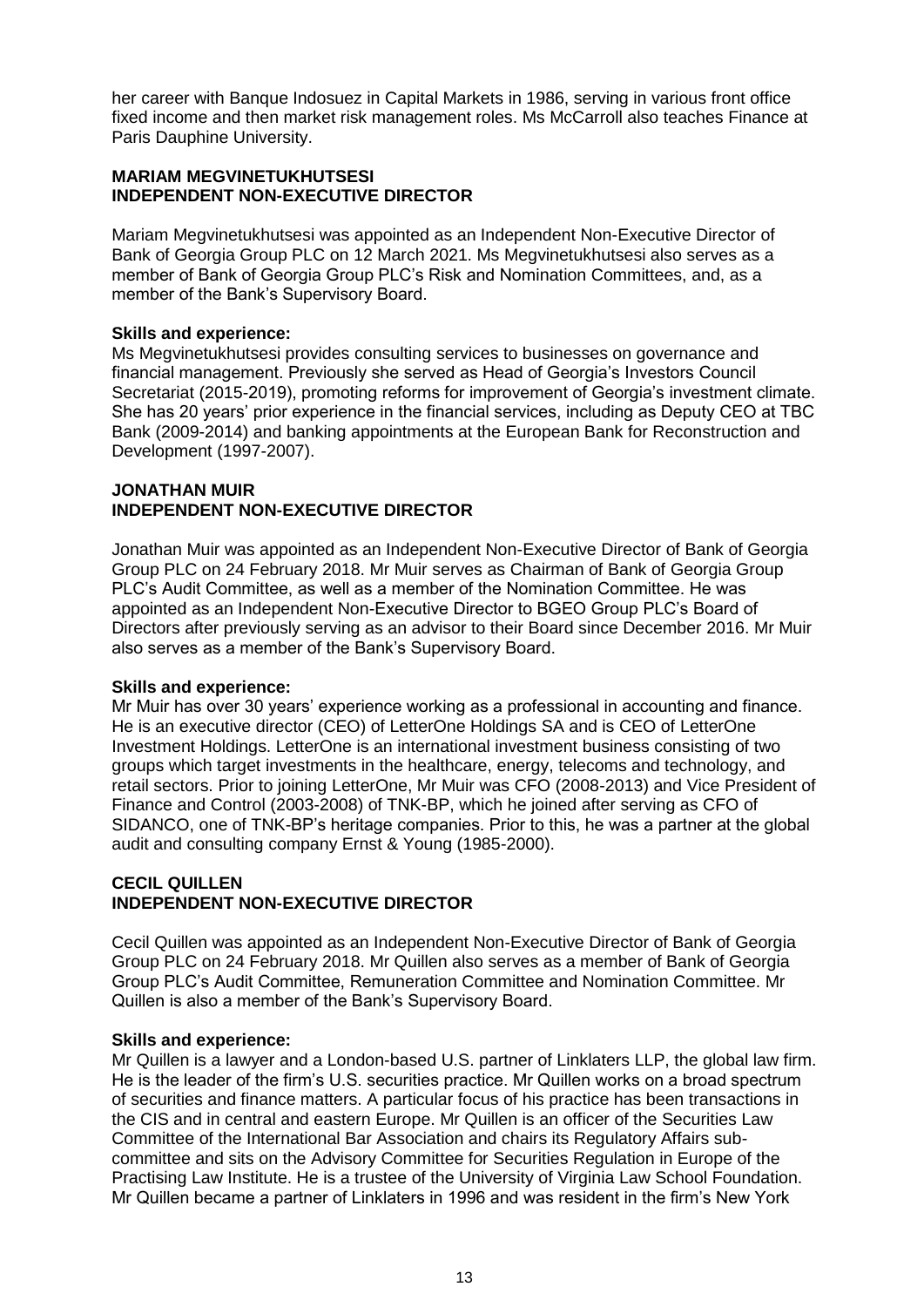office before transferring to the London office in 2000. He is admitted to practice in New York and the District of Columbia and is a registered foreign lawyer in England and Wales.

#### **The biographies on pages 10 to 14 set out the skills and experience each Director brings to the Board for the long-term sustainable success of the Company. Based upon the review undertaken, the Board has satisfied itself that each of the Directors is fully able to discharge his or her duties to the Company and that they each have sufficient capacity to meet their commitments to the Company.**

#### **Resolutions 14 and 15: Re-appointment of auditor and setting of auditor's fees**

At each general meeting at which accounts are presented, the Company is required to appoint an auditor to hold office until the conclusion of the Company's next AGM, which is in 2023, as well as fix the remuneration of the auditor. The performance and effectiveness of the auditor, which included an assessment of the auditor's independence and objectivity, and a review of the non-audit services provided by the auditor, has been evaluated by the Company's Audit Committee, which has recommended to the Board that Ernst & Young LLP be re-appointed. Ernst & Young LLP has also indicated that it is willing to continue as the Company's auditor. Resolution 14 seeks authorisation for the re-appointment of Ernst & Young LLP as auditor and following normal practice, resolution 15 seeks authorisation for the Audit Committee to determine the auditor's fees.

#### **Resolution 16: Authority to make political donations**

Any political donations or expenditure regulated by the Act requires shareholder approval. It is not the Company's policy to make donations to political parties, independent election candidates or political organisations or to incur political expenditure. However, the scope of the definitions of political parties, independent election candidates, political organisations and political expenditure used within the Act are very wide. In particular, the definition of political organisations may extend to bodies such as those concerned with policy review, law reform, the representation of the business community and special interest groups such as those concerned with the environment, which the Company and its subsidiaries might wish to support. As a result, the definitions may cover legitimate business activities which are not, in the ordinary sense, considered to be political donations or political expenditure. Such activities are not designed to support any political party or independent election candidate or to influence public support for any political party or independent election candidate. The authority which the Board is requesting is a precautionary measure to ensure that the Company and its subsidiaries do not inadvertently commit a technical breach of the Act.

This authority will cover the period from the date resolution 16 is passed until the conclusion of the AGM in 2023, unless previously renewed, revoked or varied by the Company in a general meeting. Any expenditure which may be incurred under authority of this resolution in excess of £2,000 per expenditure will be disclosed in next year's annual report.

The Company and its subsidiaries made no political donations and incurred no political expenditure during 2021.

#### **Resolution 17: Directors' authority to allot shares**

Paragraph a) of resolution 17 would give the Board the authority to allot shares and grant rights to subscribe for or convert any security into shares up to a nominal value of £163,898.09. This represents 16,389,809 Ordinary Shares, which is approximately one-third of the Company's current issued ordinary share capital as at 25 April 2022, being the latest practicable date prior to the publication of this notice of AGM.

The Investment Association's Share Capital Management Guidelines 2016 state that the Investment Association will regard as a routine request to authorise the allotment of a further one-third of a company's issued share capital in connection with a rights issue. In light of this, paragraph b) of this resolution 17 proposes that, in addition to the authority in paragraph a), the Board be granted the authority to allot further equity securities up to a nominal amount of £163,898.09. This represents 16,389,809 Ordinary Shares, which is approximately one-third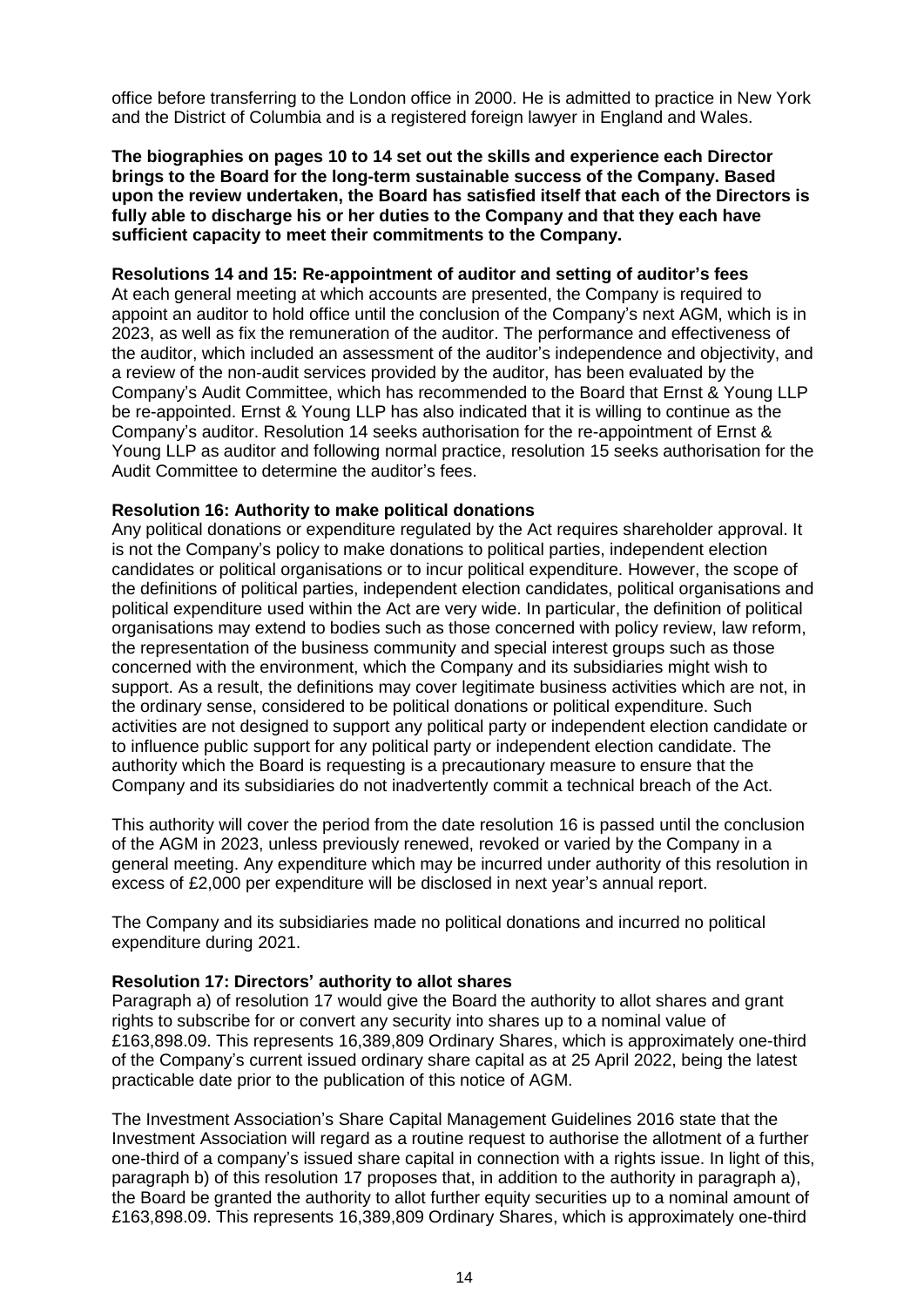of the Company's current issued ordinary share capital as at 25 April 2022, being the latest practicable date prior to the publication of this notice of AGM.

The Board has no current plans to make use of this authority but wishes to ensure that the Company has maximum flexibility in managing the Company's capital resources.

The authority set out in this resolution will remain in force until the conclusion of the Company's AGM in 2023 or, if earlier, at the close of business on 20 September 2023 (being 15 months after the date of the forthcoming AGM) save that in each case the Company may, before the authority expires, make an offer or agreement which would or might require equity securities to be allotted, or rights to be granted, after this authority expires and the Directors may allot shares or grant rights to subscribe for or to convert any security into shares under any such offer or agreement as if the authority had not expired.

Resolution 17 reflects that, as a company with a primary premium listing on the London Stock Exchange, the Board considers it appropriate to seek authorities in line with the UK Investment Association's Share Capital Management Guidelines, which provide the Company with greater flexibility to respond to market developments and business opportunities as they arise.

The Company did not hold any shares in treasury within the meaning of the Act as at 25 April 2022, being the latest practicable date prior to the publication of this notice of AGM.

**Resolution 18 and 19: Disapplication of Pre-emption rights (special resolutions)** Resolutions 18 and 19 give the Board the authority to allot equity securities (or sell any equity securities which the Company holds in treasury) for cash without first offering them to existing shareholders in proportion to their existing holdings.

The authority set out in resolution 18, is limited to: a) allotments or sales in connection with pre-emptive offers and offers to holders of equity securities if required by the rights of those securities or as the Board otherwise considers necessary, or b) otherwise up to a maximum nominal amount of £24,584.71, representing 2,458,471 Ordinary Shares, which is approximately 5% of the Company's issued ordinary share capital as at 25 April 2022, being the latest practicable date prior to the publication of this notice of AGM.

Resolution 19 is intended to give the Company flexibility to make non-pre-emptive issues of Ordinary Shares in connection with an acquisition or specified capital investment up to a maximum nominal amount of £24,584.71, representing 2,458,471 Ordinary Shares, which is approximately 5% of the Company's issued ordinary share capital as at 25 April 2022, being the latest practicable date prior to the publication of this notice of AGM.

These disapplication authorities are in line with the guidance issued by the Investment Association and the Pre-Emption Group's Statement of Principles (the **Statement of Principles**). The Statement of Principles allows the authority for an issue of shares otherwise than in connection with a pre-emptive offer to be 10% of the Company's issued Ordinary Share capital, provided that the Company confirms that it intends to use the additional 5% authority only in connection with an acquisition or specified capital investment. The Preemption Group also recommends that this additional 5% authority be sought in a separate resolution, which is the approach that the Company has taken.

In further compliance with the Statement of Principles, the Board confirms that it will not allot equity securities for cash, and/or sell treasury shares, on a non-pre-emptive basis pursuant to the authority in resolution 19 other than in connection with an acquisition or specified capital investment which is announced contemporaneously with the issue or which has taken place in the preceding six-month period and is disclosed in the announcement of the allotment.

In addition, the Board also confirms that in accordance with the Statement of Principles, it does not intend to allot equity securities for cash, and/or sell treasury shares, representing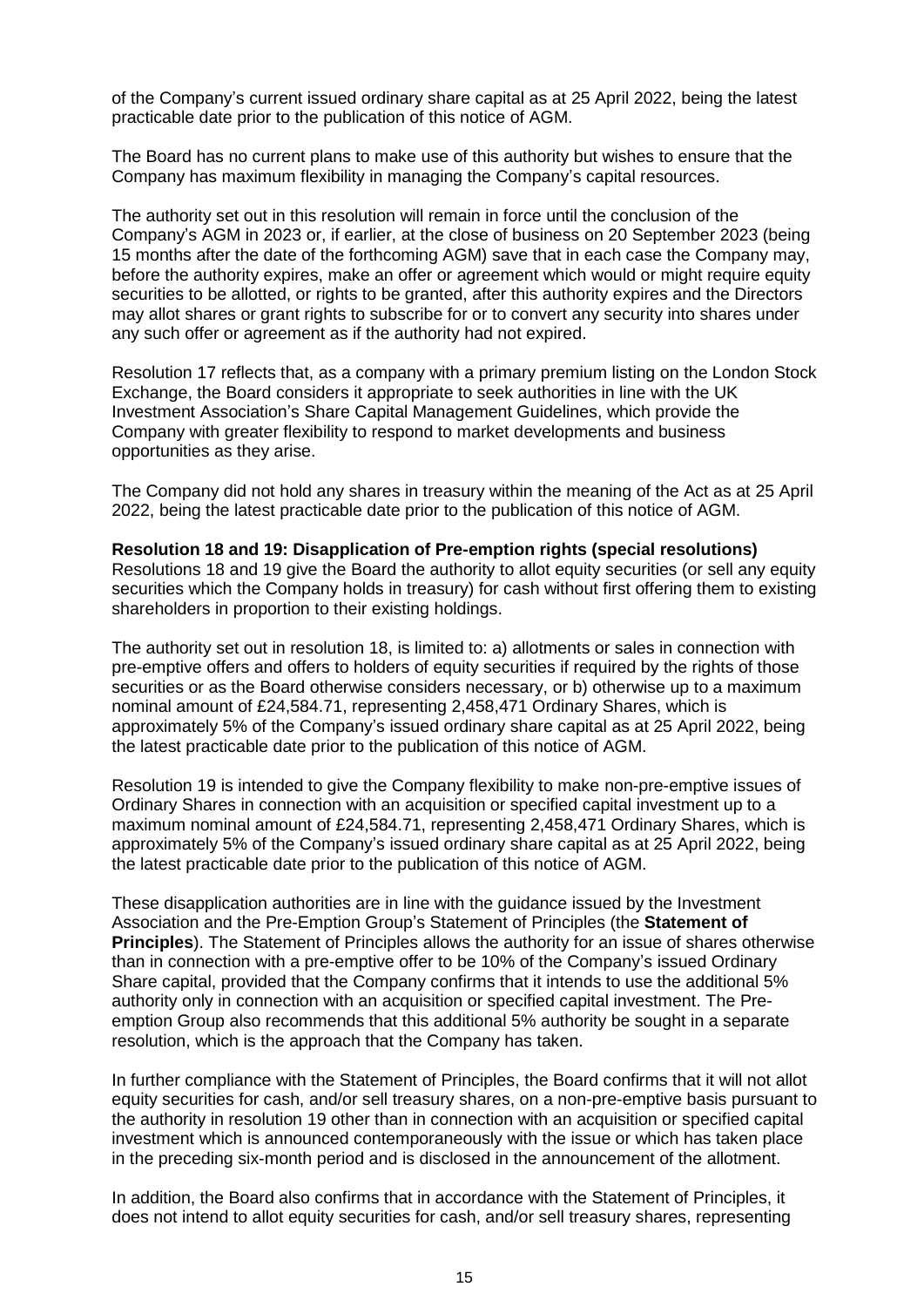more than 7.5% of the Company's issued ordinary share capital in any rolling three-year period other than to existing shareholders, save as permitted in connection with an acquisition or specified capital investment as described above, unless shareholders have been notified and consulted in advance.

The authorities sought under resolutions 18 and 19 will expire at the conclusion of the Company's AGM in 2023 or if earlier, at the close of business on 20 September 2023, being 15 months after the date of the forthcoming AGM, but, in each case, prior to its expiry, the Company may make offers, and enter into agreements, which would, or might, require equity securities to be allotted (and/or treasury shares to be sold) after the authority expires and the Board may allot equity securities (and/or sell treasury shares) under any such offer or agreement as if the authority had not expired.

The Board has no present intention to exercise the authorities conferred by these resolutions.

The authority sought by the Board in relation to resolutions 18 and 19 is aligned with the Statement of Principles and the Investment Association's share capital guidelines which represent best practice for companies with a premium listing on the London Stock Exchange.

# **Resolution 20: Authority to purchase Ordinary Shares (special resolution)**

Resolution 20 authorises the Company to make market purchases of up to 4,916,943 of its own Ordinary Shares, representing approximately 10% of the Company's issued ordinary share capital as at 25 April 2022, being the latest practicable date prior to the publication of this notice of AGM. The resolution specifies the minimum and maximum prices at which the Ordinary Shares may be bought under this authority. The effect of this resolution is to renew the authority currently held by the Board to purchase up to 10% of the Company's issued ordinary share capital. The authority set out in resolution 20 will remain in force until the conclusion of the Company's AGM in 2023 or if earlier, at the close of business on 20 July 2023, being 13 months after the date of the forthcoming AGM (except in relation to any purchase of Ordinary Shares for which the contract was concluded before such date and which would or might be executed wholly or partly after such date). The Company is entitled to hold the Ordinary Shares as treasury shares, sell them for cash, cancel them or transfer them pursuant to an employee share plan.

The Company had no Ordinary Shares held in treasury within the meaning of the Act as at 25 April 2022, being the latest practicable date prior to the publication of this notice of AGM.

The Directors have no present intention of exercising the authority to purchase the Company's Ordinary Shares, but the authority provides the flexibility to allow them to do so in the future.

The authority would be exercised only if, after taking into account the share price of the Company and other investment opportunities, the Directors believe that to do so would result in an increase in earnings per share and would be likely to promote the success of the Company for the benefit of its shareholders as a whole. The Directors would also give careful consideration to gearing levels of the Company and its general financial position. Any purchases of Ordinary Shares would be by means of market purchases through the London Stock Exchange.

# **RECOMMENDATION**

The Directors consider that all of the resolutions being proposed at this year's AGM will promote the success of the Company and are in the best interests of shareholders as a whole and the Company. The Directors therefore unanimously recommend that you vote in favour of all the resolutions, as the Directors intend to do in respect of their own beneficial holdings of Ordinary Shares in the Company.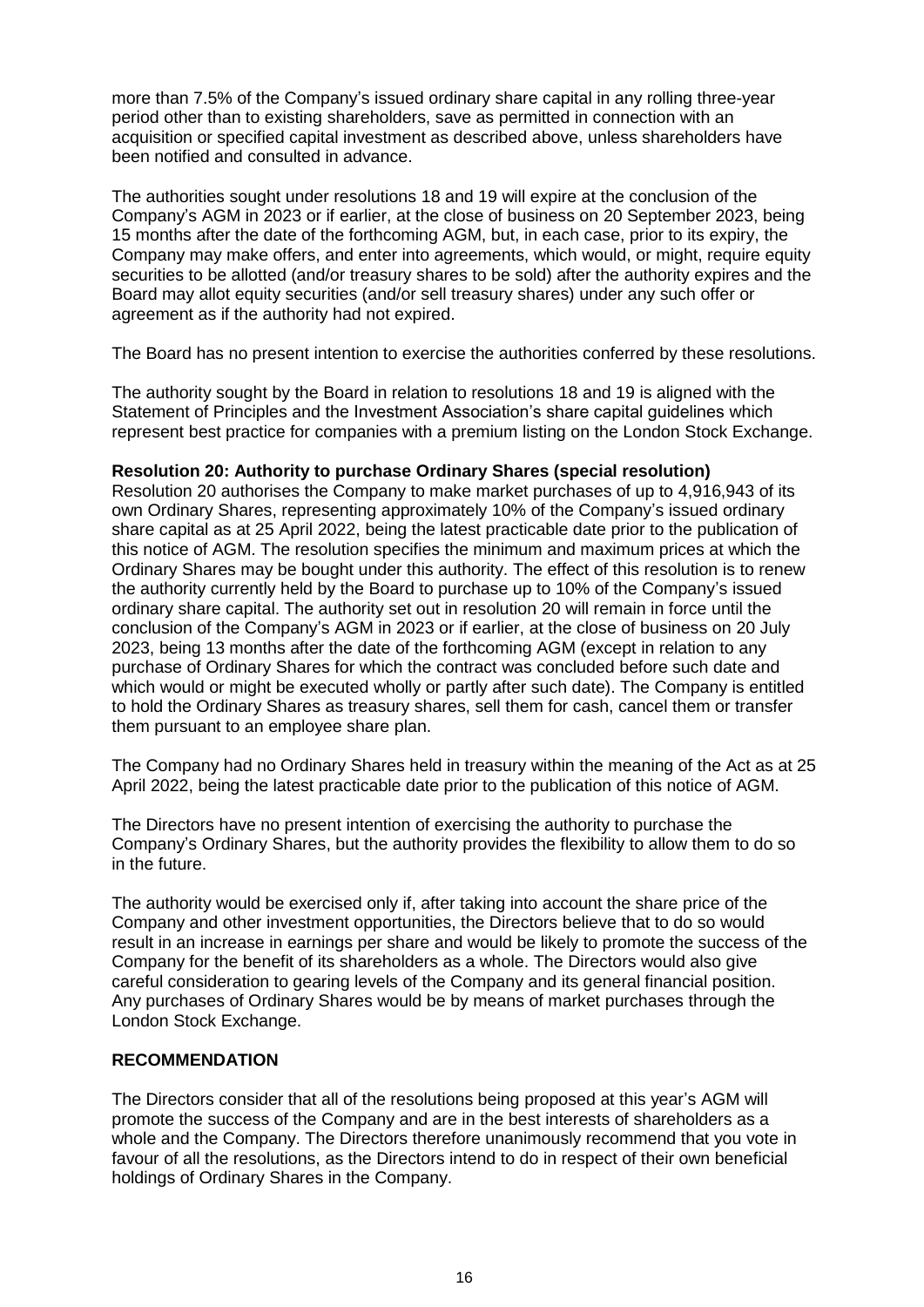# **NOTES TO THE NOTICE OF ANNUAL GENERAL MEETING**

## **1. Entitlement to Attend and Vote**

Shareholders registered in the Register of Members of the Company as at 6:00 pm (London time) on 16 June 2022 (or, in the event of any adjournment, on the date which is two days before the time of the adjourned meeting excluding non-working days) shall be entitled to attend or vote at the AGM in respect of the Ordinary Shares registered in their name at that time. Changes to entries on the Register of Members after 6:00 pm (London time) on 16 June 2022 will be disregarded in determining the rights of any person to attend or vote at the AGM. The Board strongly encourages shareholders to vote at the AGM by proxy.

## **2. Proxies**

Members are entitled to appoint a proxy (who need not be a member of the Company) to exercise all or any of their rights to attend, speak and vote on their behalf at the AGM. The Board strongly encourages shareholders to vote at the AGM by proxy.

A member may appoint more than one proxy in relation to the AGM provided that each proxy is appointed to exercise the rights attached to different Ordinary Shares held by that member. Members who wish to appoint more than one proxy in respect of their holding may obtain additional Forms of Proxy by contacting the Company's Registrars, Computershare on +44 (0)370 873 5866 or may photocopy the Form of Proxy provided with this document indicating on each copy the name of the proxy appointed and the number of Ordinary Shares in respect of which that proxy is appointed. All Forms of Proxy should be returned together in the same envelope.

Completion of the Form of Proxy will not prevent a member from subsequently attending and voting at the AGM in person if they so wish. The Form of Proxy, and any power of attorney or other authority under which it is executed (or a duly certified copy of any such power or authority), must be received by post or (during normal business hours only) by hand at the offices of the Company's Registrars, Computershare Investor Services PLC (**Computershare**) at The Pavilions, Bridgwater Road, Bristol BS99 6ZY, United Kingdom no later than 11.00 am (London time) on 16 June 2022, being 48 hours before the time appointed for the holding of the AGM excluding non-working days.

Members may submit their proxies electronically at [www.investorcentre.co.uk/eproxy](http://www.investorcentre.co.uk/eproxy) using the Control Number, your unique PIN and Shareholder Reference Number (**SRN**) printed on your Form of Proxy.

# **3. Information Rights and Nominated Persons**

Persons who have been nominated under section 146 of the Act (a **Nominated Person**) to enjoy information rights do not have a right to vote or appoint a proxy at the AGM and the statements of the rights of members in relation to the appointment of proxies in note 2 above does not apply to Nominated Persons. The rights described in that note can only be exercised by members of the Company.

However, a Nominated Person may have the right (under an agreement with the member by whom they were nominated) to be appointed, or to have someone else appointed, as a proxy for the AGM. If a Nominated Person has no such proxy appointment right or does not wish to exercise that right, they may have a right to give voting instructions to the registered shareholder under any such agreement.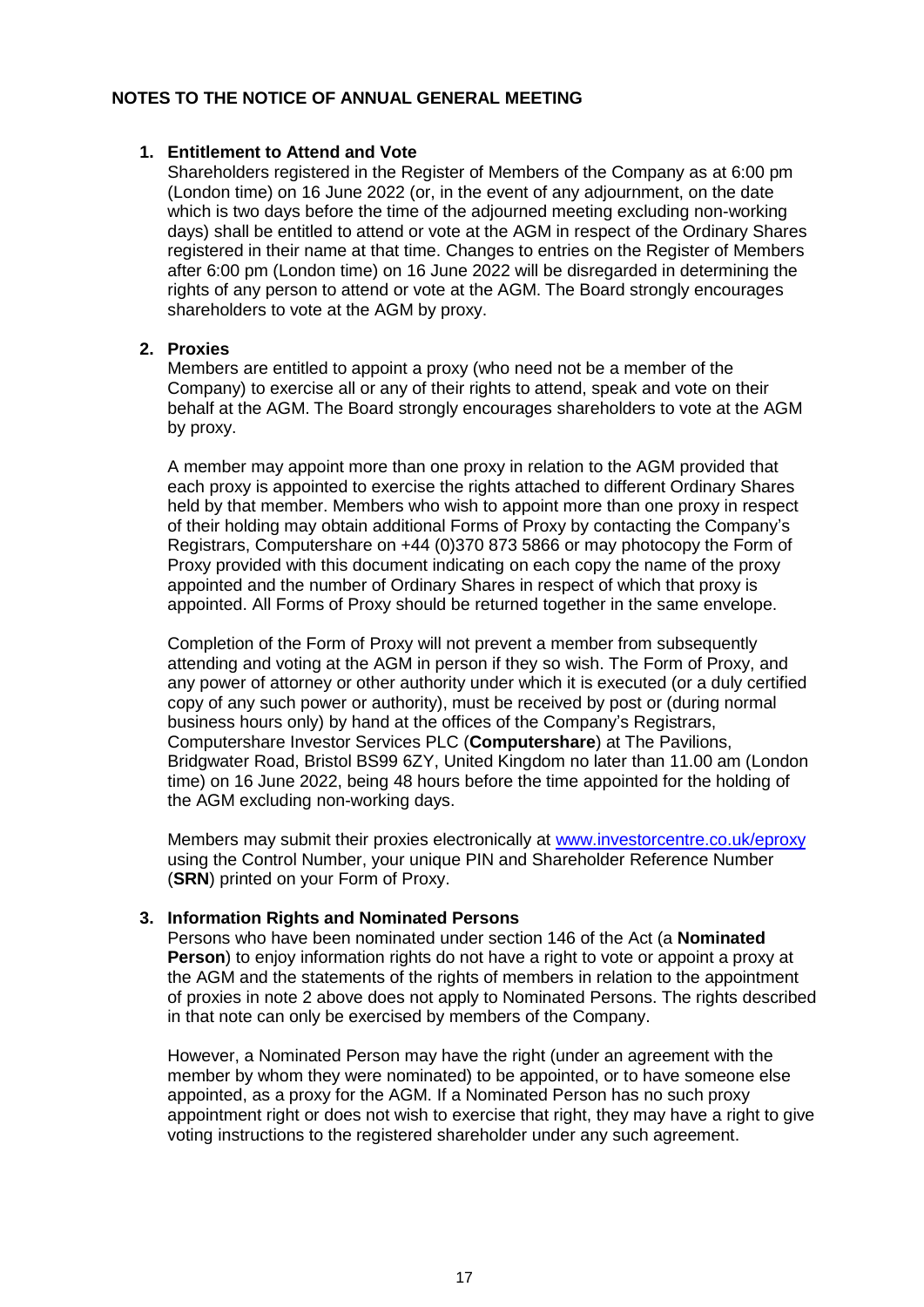## **4. Corporate Representatives**

A corporate shareholder may appoint a person or persons to act as its representative(s) at the AGM. Each such representative may exercise (on behalf of the corporate shareholder) the same powers as the corporate shareholder could exercise if they were an individual shareholder in the Company, provided that they do not do so in relation to the same Ordinary Shares.

## **5. CREST Proxy Instructions**

CREST members who wish to appoint a proxy or proxies through the CREST electronic proxy appointment service may do so for the AGM to be held on 20 June 2022 and any adjournment thereof by following the procedures described in the CREST Manual. CREST Personal Members or other CREST Sponsored Members, and those CREST members who have appointed a voting service provider, should refer to their CREST sponsor or voting service provider who will be able to take the appropriate action on their behalf.

In order for a proxy appointment or instruction made using the CREST service to be valid, the appropriate CREST message (a **CREST Proxy Instruction**) must be properly authenticated in accordance with Euroclear's specifications and must contain the information required for such instruction, as described in the CREST Manual. The message, regardless of whether it relates to the appointment of a proxy or to an amendment to the instruction given to a previously appointed proxy, must, in order to be valid, be transmitted so as to be received by the issuer's agent (ID Number 3RA50) no later than 11.00 am (London time) on 16 June 2022. No message received through the CREST network after this time will be accepted. For this purpose, the time of receipt will be taken to be the time (as determined by the timestamp applied to the message by the CREST Applications Host) from which the issuer's agent is able to retrieve the message by enquiry to CREST in the manner prescribed by CREST. The CREST Manual is available at [www.euroclear.com/CREST.](http://www.euroclear.com/CREST)

CREST members and, where applicable, their CREST sponsors or voting service provider should note that Euroclear does not make available special procedures in CREST for any particular messages. Normal system timings and limitations will therefore apply in relation to the input of CREST Proxy Instructions. It is the responsibility of the CREST member concerned to take (or, if the CREST member is a CREST Personal Member or Sponsored Member, or has appointed a voting service provider, to procure that his CREST sponsor or voting service provider takes) such action as shall be necessary to ensure that a message is transmitted by means of the CREST system by any particular time. In this connection, CREST members and, where applicable, their CREST sponsors or voting service provider are referred, in particular, to those sections of the CREST Manual concerning practical limitations of the CREST system and timings.

The Company will treat as invalid a CREST Proxy Instruction in the circumstances set out in Regulation 35(5)(a) of the Uncertificated Securities Regulations 2001.

#### **6. Issued Share Capital and Total Voting Rights**

Holders of Ordinary Shares are entitled to attend and vote at general meetings of the Company. Each Ordinary Share entitles the holder to one vote on a poll. As at 25 April 2022, being the last practicable date prior to the publication of this Notice, the Company's issued share capital consisted of 49,169,428 Ordinary Shares. The Company does not hold any Ordinary Shares in treasury within the meaning of the Act. Therefore, the total voting rights in the Company as at 25 April 2022 are 49,169,428.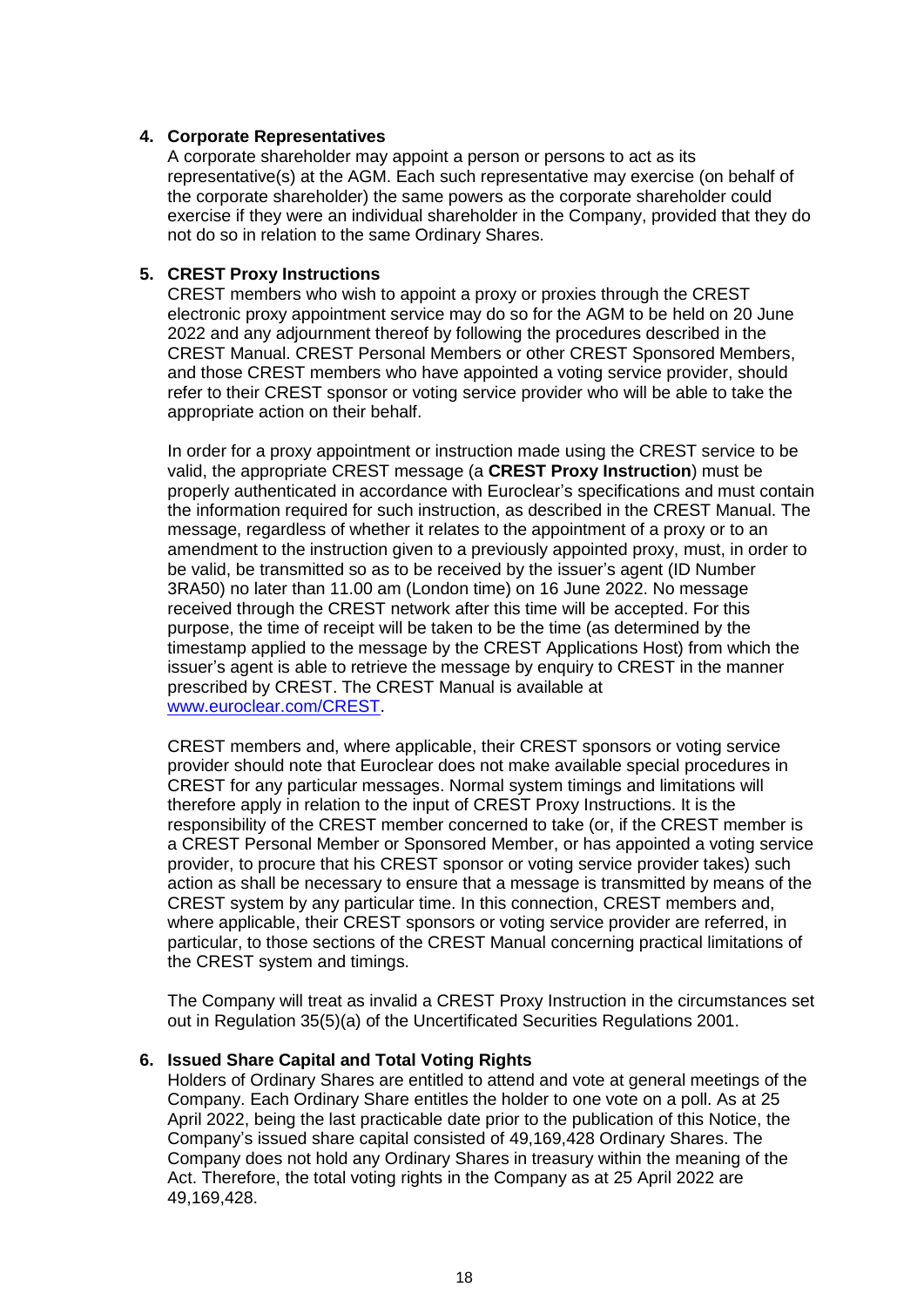# **7. Voting at the AGM**

Each of the resolutions to be put to the AGM will be voted on by way of a poll and not by a show of hands. In this way, the voting preferences of all shareholders are taken into account not only those who are able to physically attend the AGM. The results of the poll will be notified to the market in the usual way and published on the Company's website after the meeting.

The poll at the AGM will be taken in accordance with articles 55.3 and 56 of the Company's Articles of Association. Article 56.1 provides that for so long as the Company has Proportional Voting Shares (defined as Ordinary Shares of the Company held by Georgia Capital PLC (directly or indirectly) and any person with whom it is Acting in Concert, for such time(s) as in aggregate they hold shares carrying 9.99% or more of the voting rights exercisable at general meetings of the Company), the following poll provisions will apply:

- (a) on each resolution proposed at the AGM all shareholders other than holder(s) of the Proportional Voting Shares will be entitled to vote (the **First Poll**);
- (b) following the closing of each First Poll, that poll will as soon as possible thereafter reopen for the sole purpose of enabling the Proportional Voting Shares to be voted. The holder(s) of the Proportional Voting Shares shall vote all of the Proportional Voting Shares held by them proportionally to the votes cast on each First Poll (calculated to two decimal places) (the **Second Poll**); and
- (c) the result of the poll for each of the resolutions, reflecting the combined result of the First Poll and the Second Poll, shall be deemed to be a resolution of the meeting and the secretary may fix a time, place and manner (including electronically) for declaring the result of the poll voting.

The above procedure does not apply to any "Excluded Resolution" as such term is defined in the Company's Articles of Association. There are no Excluded Resolutions proposed at this year's AGM.

The Board strongly encourages shareholders to vote at the AGM by proxy.

# **8. Publication of Audit Concerns**

Under section 527 of the Act, the Company may be required by members meeting the threshold set out in that section to publish on a website a statement setting out any matter relating to: (i) the audit of the Company's accounts (including the auditor's report and the conduct of the audit) that are to be laid before the AGM; or (ii) any circumstance connected with an auditor of the Company ceasing to hold office since the previous meeting at which annual accounts and reports were laid in accordance with section 437 of the Act which they intend to raise at the AGM. The Company may not require the members requesting any such website publication to pay its costs in complying with sections 527 or 528 of the Act. Where the Company is required to place a statement on a website under section 527 of the Act, it must forward the statement to the Company's auditor not later than the time when it makes the statement available on the website. The business which may be dealt with at the AGM includes any statement that the Company has been required under section 527 of the Act to publish on a website.